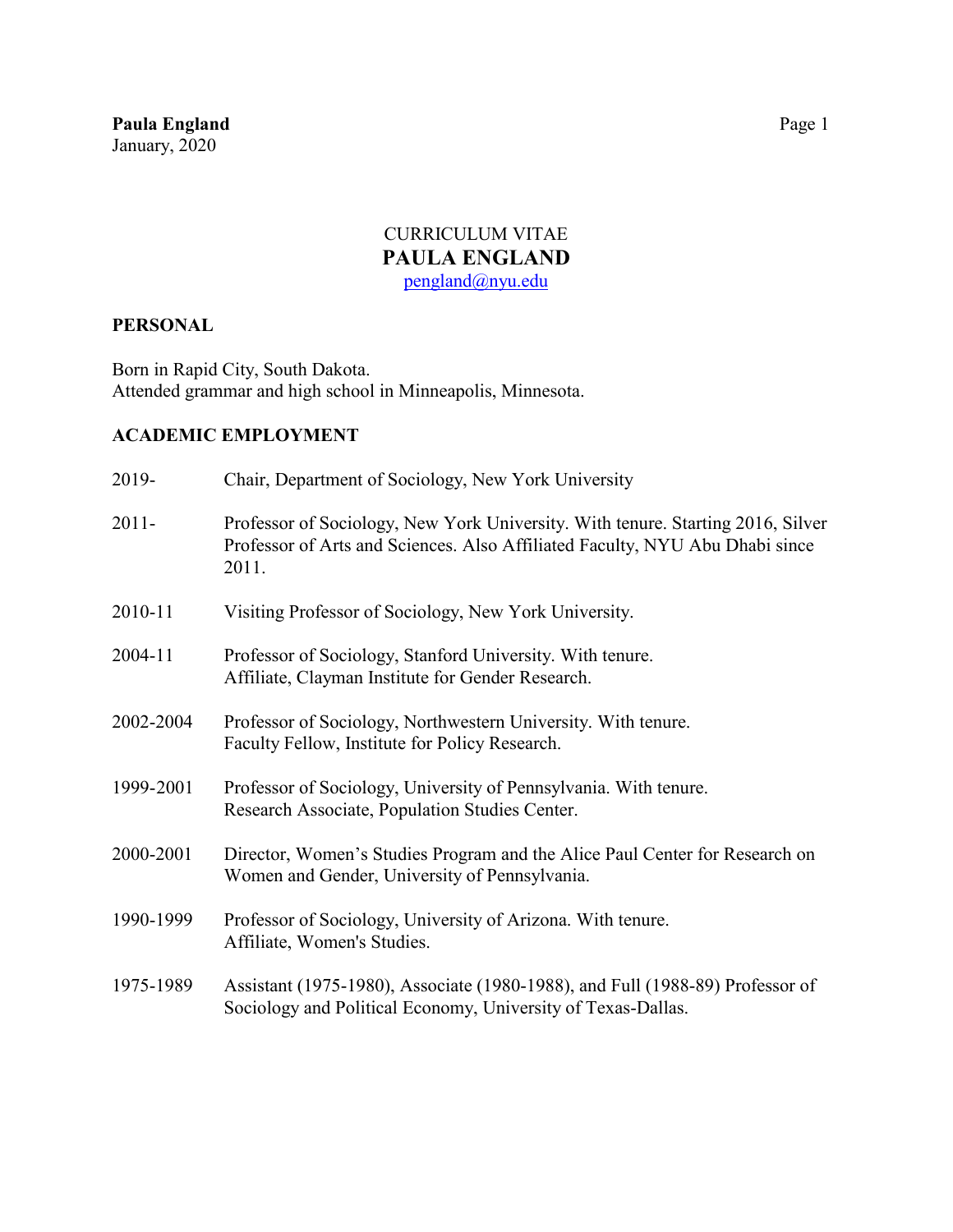#### **EDUCATION**

|  | 1975 Ph.D. University of Chicago, Sociology |  |
|--|---------------------------------------------|--|
|  |                                             |  |

- 1972 M.A. University of Chicago, Social Sciences
- 1971 B.A. Whitman College, Sociology & Psychology

## **RESEARCH AND TEACHING INTERESTS**

Changing Family Patterns; Sexuality; Contraception; Care Work; Gender Inequality in the Family and the Labor Market; Interdisciplinary integration.

### **AWARDS AND HONORS**

| 2019    | Robert M. Hauser Distinguished Scholar Award from ASA Inequality, Poverty<br>and Mobility Section "to markthe field's most fundamental accomplishments"    |
|---------|------------------------------------------------------------------------------------------------------------------------------------------------------------|
| 2019    | Feminist Mentoring Award, Sociologists for Women in Society                                                                                                |
| 2018    | Elected to the National Academy of Sciences                                                                                                                |
| 2018    | Recognized by the Work and Family Research Network as an "Extraordinary                                                                                    |
|         | Contributor to Work and Family Research" at 2018 conference                                                                                                |
| 2015    | Harriet Presser Award for research contributions in Gender and Demography from                                                                             |
|         | Population Association of America                                                                                                                          |
| 2013    | Best paper in award from American Sociological Association's Section on                                                                                    |
|         | Sociology of the Family for "She Left, He Left: How Employment and                                                                                         |
|         | Satisfaction Affect Women's and Men's Decisions to Leave Marriages,"                                                                                       |
|         | American Journal of Sociology                                                                                                                              |
| 2012    | Rosabeth Moss Kanter award for best paper on work/family issues, Purdue Family<br>Research Center, for "She Left, He Left: How Employment and Satisfaction |
|         | Affect Women's and Men's Decisions to Leave Marriages." American Journal of<br>Sociology                                                                   |
| 2010    | Distinguished Research Career Award, American Sociological Association's                                                                                   |
|         | Section on Sociology of the Family                                                                                                                         |
| 2009    | Elected Francis Perkins Fellow, American Academy of Political and Social                                                                                   |
|         | Science                                                                                                                                                    |
| 2008    | Selected by Sociologists for Women in Society as the Feminist Lecturer for 2009                                                                            |
| 2007    | Honorary doctorate awarded by Whitman College                                                                                                              |
| 2005-06 | Fellow, Center for Advanced Study in the Behavioral Sciences                                                                                               |
| 1999    | American Sociological Association's Jessie Bernard Award, for career                                                                                       |
|         | contributions to scholarship on gender                                                                                                                     |

#### **FUNDED PROJECTS**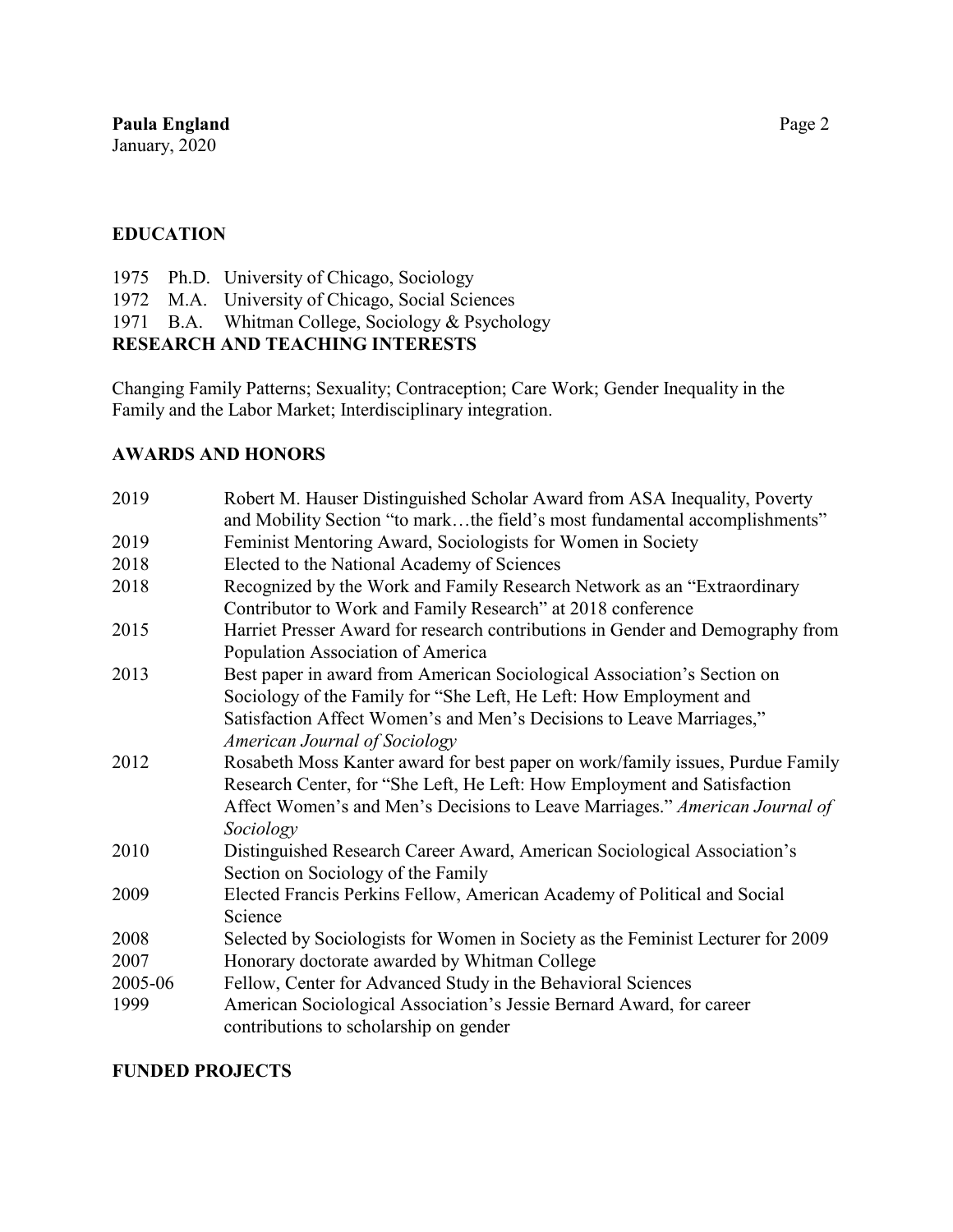2011-2013 Russell Sage Foundation research grant, "Who Cares? Mothers, Daughters and the Intergenerational Reproduction of Female Care Work." (Paula England coPI, with Maria Charles, \$60,000, funds went to U. California-Santa Barbara) 2011-2013 Russell Sage Foundation research grant 85-11-03, "Penalties for Paid and Unpaid Care Work," (Paula England coPI, with coPIs Suzanne Bianchi, Michelle Budig, Joan Kahn). \$47,741 (NYU portion). 2009-2013 Member, Working Group on Care Work, Funded by Russell Sage Foundation, (Nancy Folbre, Chair) 2005-2006 Russell Sage Foundation grant for Conference on "Unmarried Parents with Children." (Paula England PI, with Kathryn Edin) \$25,000. 2003-2005 National Institute of Child Health and Development (NIH) grant R01 HD043958- 01. "Determinants of Women and Men Initiating Divorce." (Paula England, PI, with Paul Allison and Liana Sayer, coPIs) \$250,000. 2003-2005 National Science Foundation grant. "Determinants of Husband-Initiated and Wife-Initiated Divorces." (Paula England, PI; with Paul Allison and Liana Sayer, Consultants). \$163,000. 2003-2004 Spencer Foundation grant. "Segregation in Doctoral Fields: Trends and Consequences." \$34,000. 2002-2005 National Science Foundation grant. "Gender Dynamics and Unmarried Fathers' Involvement with Children." (Kathryn Edin, PI; Paula England and Greg Duncan, coPIs) \$300,000. 1999-2001 Russell Sage Foundation grant for conference and edited volume on Economic Sociology, with colleagues at Penn. \$34,700. 1996-2006 MacArthur Foundation Research Network. Member, Co-Chair. Funding to a group of 12 interdisciplinary scholars to study "The Family and the Economy." (Chaired by Robert Pollak and Nancy Folbre from 1996-2003, by Robert Pollak and Paula England 2003-2006.) 1995-1998 National Science Foundation grant. "Wage Trajectories in Sex- and Race-Segregated Jobs.". \$97,000. Extension for \$15,000, 1998-99. 1989-1992 Rockefeller Foundation grant. Gender Program. "Gender and Race in a Segmented Economy." With George Farkas. \$70,000. 1989-1992 National Science Foundation grant. "Wage Trajectories in a Sex-Segregated Economy." With George Farkas. \$107,000. 1991-1992 National Science Foundation Research Experience for Undergraduates grants. \$4,800 and 1996-97, \$5,000. 1988-1990 Texas Advanced Research Program grant. "Occupational Sex Segregation and the Sex Gap in Pay." \$46,000. 1987 American Sociological Association "Problems of the Discipline" award for conference on "Occupational Sex Segregation and Comparable Worth." With J. Baron, W. Bielby, T. Parcel, J. Jacobs, B. Reskin, P. Roos. \$2,500.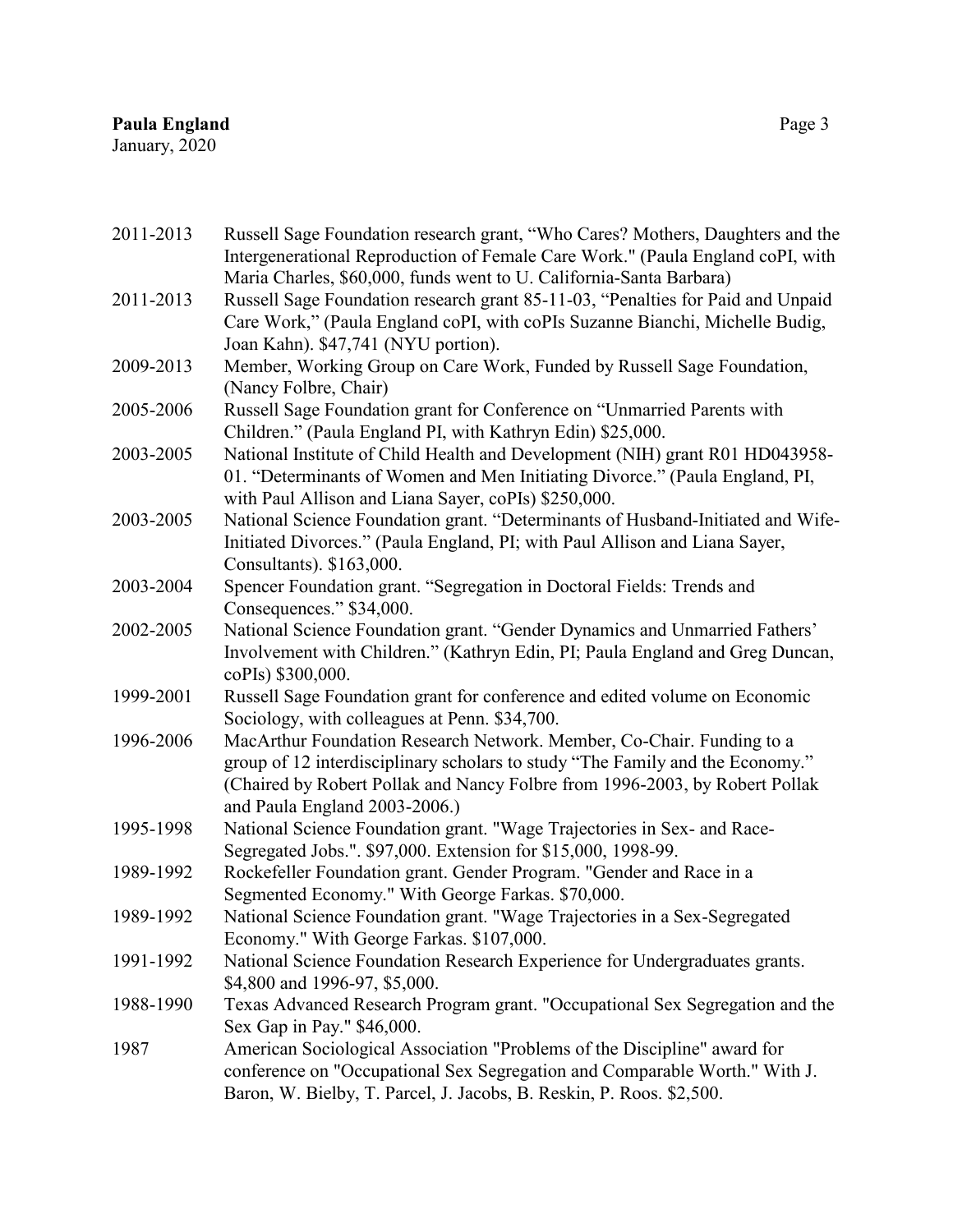1986 American Sociological Association "Problems of the Discipline" award for conference on "Integrating Sociology and Economics". With George Farkas and Margaret Barton. \$2,500. 1981-1983 National Science Foundation grant. "The Sex Gap in Earnings." \$40,000.

#### **EDITORIAL WORK**

Editor, *American Sociological Review*. 1994-1996.

- Section Editor for Gender Studies for the *International Encyclopedia of the Behavioral and Social Sciences.* Elsevier, 2001. Chose authors and topics, and reviewed 85 entries on gender covering all the social sciences.
- Book Series Co-editor, Studies in Social Inequality, Stanford University Press (with David Grusky). 2004- .
- Book Series Co-editor, Series on "Sociology and Economics: Controversies and Integration" (with George Farkas and Kevin Lang). 1988-2004. Aldine de Gruyter.

Editorial Boards:

*American Sociological Review*, 1989-91; *American Journal of Sociology*, 1982-84; *Social Forces*, 1985-88; *Gender and Society*, 1986-88,1990-93; 2000-02; 2004-11; *Research in Social Stratification and Mobility*, 1987-89; *Annual Review of Sociology*,1997-2001, *Sociological Forum,* 2006-2012; Rose Monograph Series, 1997- 2003, 2005-2008; *Pathways,* 2007-2010; *PNAS* 2018-; *Behavioral Science and Policy***,**  2011-, *Socius* 2018-

Invited Guest Editor, with Julie Nelson, special issue of *Hypatia*, on Love and Work, 2002 (volume 17,2).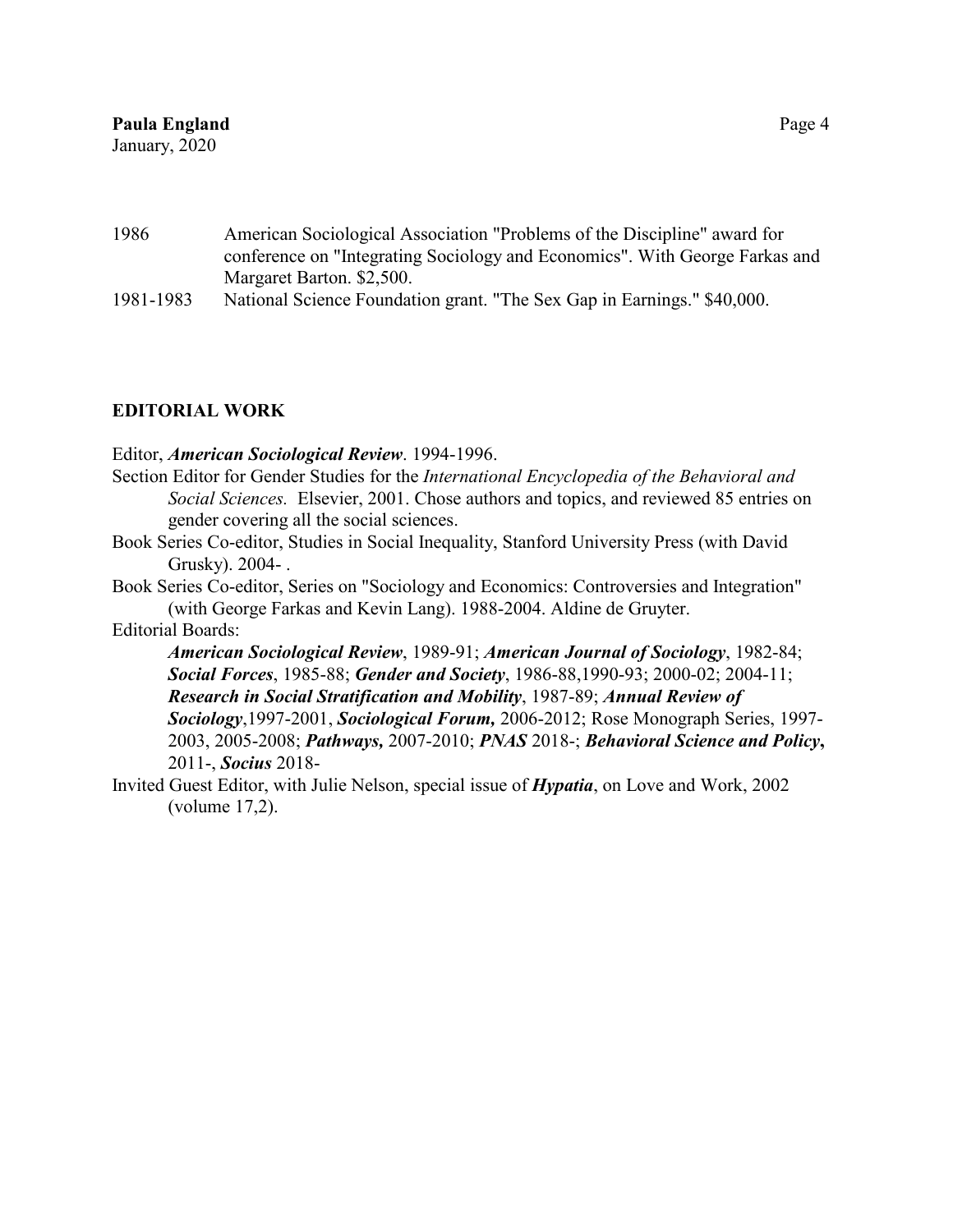## **PROFESSIONAL OFFICES AND SERVICE**

|           | (Note: ASA is American Sociological Association; PAA is Population Association                      |  |  |
|-----------|-----------------------------------------------------------------------------------------------------|--|--|
|           | of America)                                                                                         |  |  |
| 2018-     | Member, Promotion and Tenure Committee, NYU Abu Dhabi                                               |  |  |
| 2019-20   | Co-Chair, Sociologists for Women in Society Committee to select winner of Feminist                  |  |  |
|           | Mentoring Award                                                                                     |  |  |
| 2018-19   | Chair, PAA Committee to select winner of Harriet Presser Award                                      |  |  |
| 2014-17   | Member, ASA Task Force on the Sociology Major                                                       |  |  |
| 2015-16   | Chair, ASA Working Group on the Future of Contexts                                                  |  |  |
| 2014-15   | President, American Sociological Association                                                        |  |  |
| 2014-15   | ASA Representative to Consortium of Social Science Associations (COSSA)                             |  |  |
| 2013-     | Member, Editorial Advisory Board, Annals of the American Academy of Political<br>and Social Science |  |  |
| 2009-11   | Member, Publications Committee, PAA (Chair, 2011)                                                   |  |  |
| 2009-10   | Chair, PAA Committee to Select Winner of Harriet Presser Award                                      |  |  |
| 2008-10   | Member, ASA Committee on the Status of Women in Sociology (Chair, 2008-09)                          |  |  |
| 2008-10   | Member, ASA Committee to select winner of Jessie Bernard Award                                      |  |  |
| 2007-09   | Member, Board of Directors, PAA                                                                     |  |  |
| 2007-08   | Chair, ASA Section on the Family                                                                    |  |  |
| $2005 -$  | Member, Advisory Board, Center for Study of Poverty and Inequality, Stanford                        |  |  |
|           | University                                                                                          |  |  |
| 2003-06   | Member, Council, ASA Section on Economic Sociology                                                  |  |  |
| 2003-2007 | Member, Board of Directors, Council on Contemporary Families                                        |  |  |
| 2002-05   | Member, Council, ASA Section on the Family                                                          |  |  |
| 2002-03   | Member, Executive Committee, Joint Center for Poverty Research, Northwestern                        |  |  |
|           | University and University of Chicago                                                                |  |  |
| 2001-04   | Member, External Advisory Board, Center for Study of Inequality, Cornell                            |  |  |
| 2000-01   | Member, Program Committee, PAA                                                                      |  |  |
| 1998-99   | Chair, Nominations Committee, ASA Section on Sex and Gender                                         |  |  |
| 1998-01   | Member, External Advisory Board, Joint Center for Poverty Research, Chicago                         |  |  |
| 1997-00   | Elected member, ASA Council                                                                         |  |  |
| 1998-99   | Chair, ASA Section on Organizations, Occupations, and Work                                          |  |  |
| 1997-99   | Member, Advisory Committee for the Social, Behavioral, and Economic Sciences                        |  |  |
|           | Directorate, National Science Foundation                                                            |  |  |
| 1998      | Member, NSF Panel for Science and Technology Center Proposals                                       |  |  |
| 1996-97   | Chair, Committee to select recipient of Distinguished Scholarly Contribution                        |  |  |
|           | Award, ASA Section on Sex and Gender                                                                |  |  |
| 1995-96   | Chair, ASA Section on Sex and Gender                                                                |  |  |
| 1993-96   | Member, ASA Committee on Publications                                                               |  |  |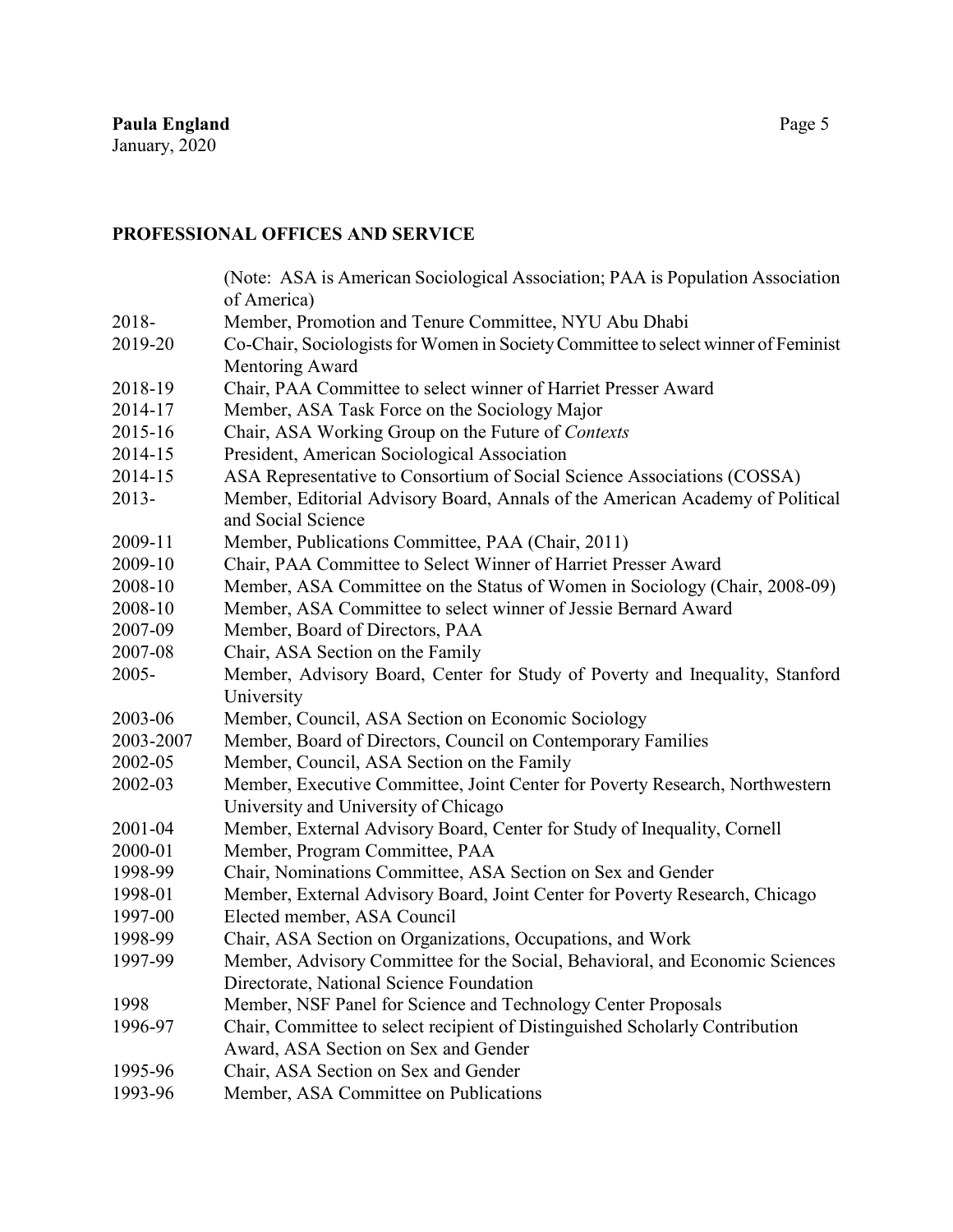| 1993-95 | Member, Executive Council, Society for Advancement of Socioeconomics             |
|---------|----------------------------------------------------------------------------------|
| 1995-96 | Member, Committee to select paper for Founder's Prize, Society for               |
|         | Advancement of Socioeconomics                                                    |
| 1992-95 | Council Member, ASA Section on Occupations, Organizations, and Work              |
| 1991-92 | Member, Nominations Committee, ASA Section on Occupations, Organizations,        |
|         | and Work                                                                         |
| 1989-91 | Member, ASA Committee on Nominations                                             |
| 1988-91 | Member, National Academy of Sciences Panel on Employer Policies and Working      |
|         | Families                                                                         |
| 1986-87 | Member, Executive Committee, Southwestern Sociological Association               |
| 1985-86 | Chair, ASA Committee on Regulation of Research; Member, 1984-85.                 |
| 1984    | Invited oral and written testimony, consultation on Comparable Worth held by the |
|         | U.S. Commission on Civil Rights, Wash. D.C.                                      |

## **PUBLICATIONS**

### **Books:**

- 1992 Paula England. *Comparable Worth: Theories and Evidence*. New York: Aldine. Chapter 1 reprinted in Dana Dunn, ed. *Workplace/Women's Place*. Los Angeles: Roxbury. 1997.
- 1986 Paula England and George Farkas. *Households, Employment, and Gender: A Social, Economic, and Demographic View*. New York: Aldine.

## **Edited Books:**

- 2011 Marcia Carlson and Paula England, editors*. Social Class and Changing Families in an Unequal America*, Stanford: Stanford University Press.
- 2007 Paula England and Kathryn Edin, editors. *Unmarried Couples with Children*. New York: Russell Sage Foundation.
- 2002 Mauro Guillen, Randall Collins, Paula England, and Marshall Meyer, editors. *The New Economic Sociology: Developments in an Emerging Field.* New York: Russell Sage. (Chinese translation: Social Sciences Academic Press, 2006).
- 1993 Paula England, editor. *Theory on Gender / Feminism on Theory*. New York: Aldine.
- 1988 George Farkas and Paula England, editors. *Industries, Firms, and Jobs: Sociological and Economic Approaches*. New York: Plenum. 1988. Enlarged paperback edition, Aldine, 1994, with new introduction by editors.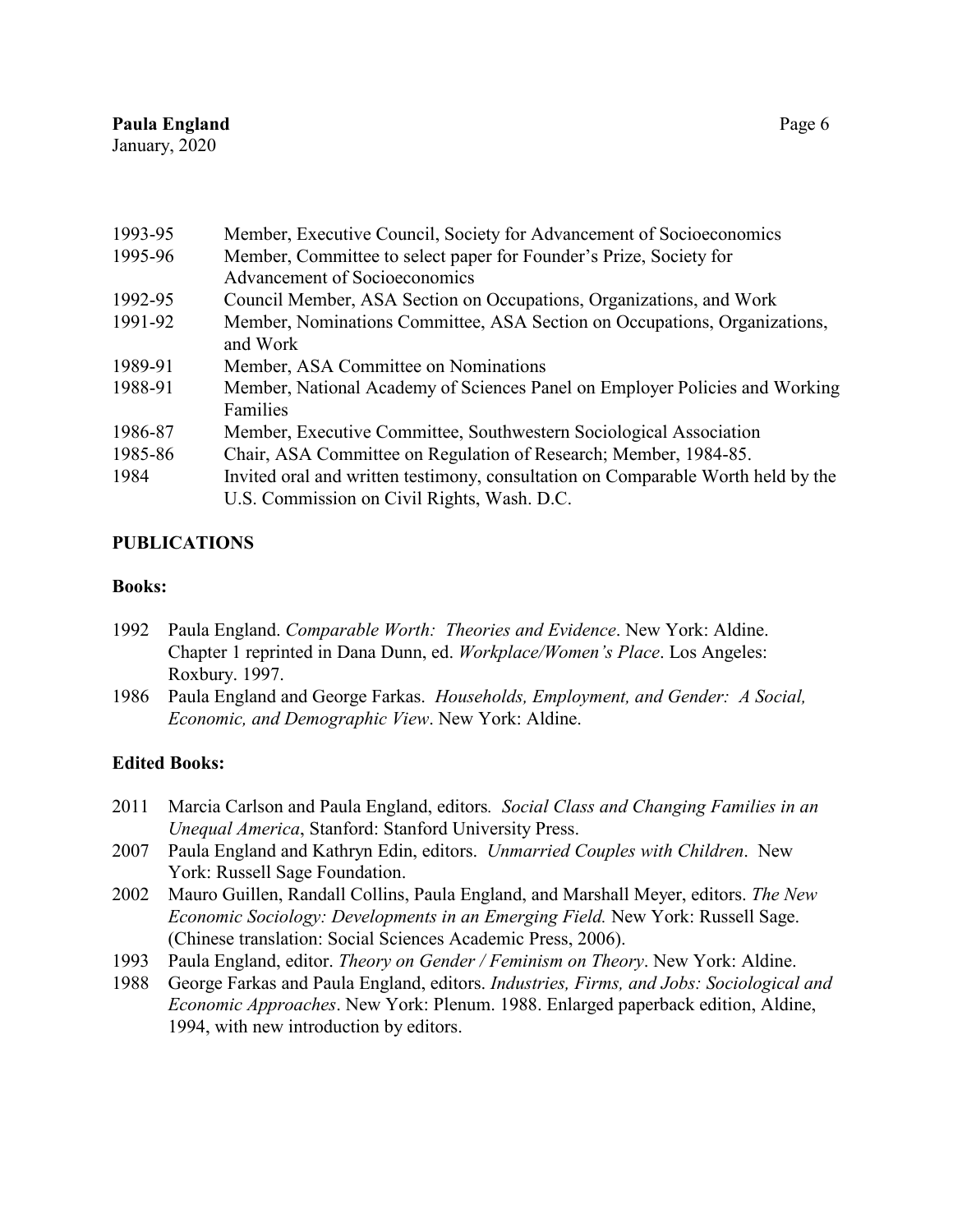#### **Academic Articles and Chapters**:

- Forth Wu, Lawrence, Nick Mark, Paula England, and Steven Martin. "Sexual Abstinence in the United States: Cohort Trends in Abstaining from Sex While Never-Married for U.S. Women Born 1938–83." *Socius*.
- Forth Emma Mishel, Paula England, Jessie Ford, and Mónica L. Caudillo. "Cohort Increases in Sex with Same-Sex Partners: Do Trends Vary by Gender, Race, and Class?" Forthcoming, *Gender & Society*.
- 2019 Michelle J. Budig, Melissa J. Hodges, and Paula England. "Wages of Nurturant and Reproductive Care Workers: Individual and Job Characteristics, Occupational Closure, and Wage-Equalizing Institutions." *Social Problems* 66:294-319.
- 2018 Eliza Brown and Paula England. "Sexual Orientation Versus Behavior—Different for Men and Women?" in *Sex Matters: The Sexuality and Society Reader.* Edited by Mindy Stombler, Wendy Simonds, Dawn M. Baunach, Elroi J. Windsor, and Elisabeth O. Burgess. New York: W. W. Norton. (Reprinting our February 29, 2016 blog post on the Sexuality and Inequality Blog, *Contexts*.)
- 2018 Eman Abdelhadi and Paula England. "Do Values Explain the Low Employment of Muslim Women Around the World? A Within- and Between-Country Analysis." *British Journal of Sociology* <https://doi.org/10.1111/1468-4446.12486>
- 2017 Weitzman, Abigail, Jennifer Barber, Yasamin Kusunoki, and Paula England. 2017. "Desire to Get Pregnant and the Desire to Avoid Pregnancy During the Transition to Adulthood." *Journal of Marriage and Family* 79(4): 1060-1075.
- 2017 Lawrence L. Wu, Steven P. Martin, and Paula England. "The Decoupling of Sex and Marriage: Cohort Trends in Who Did and Did Not Delay Sex until Marriage for U.S. Women Born 1938–1985." *Sociological Science* 4: 151-175. DOI 10.15195/v4.a7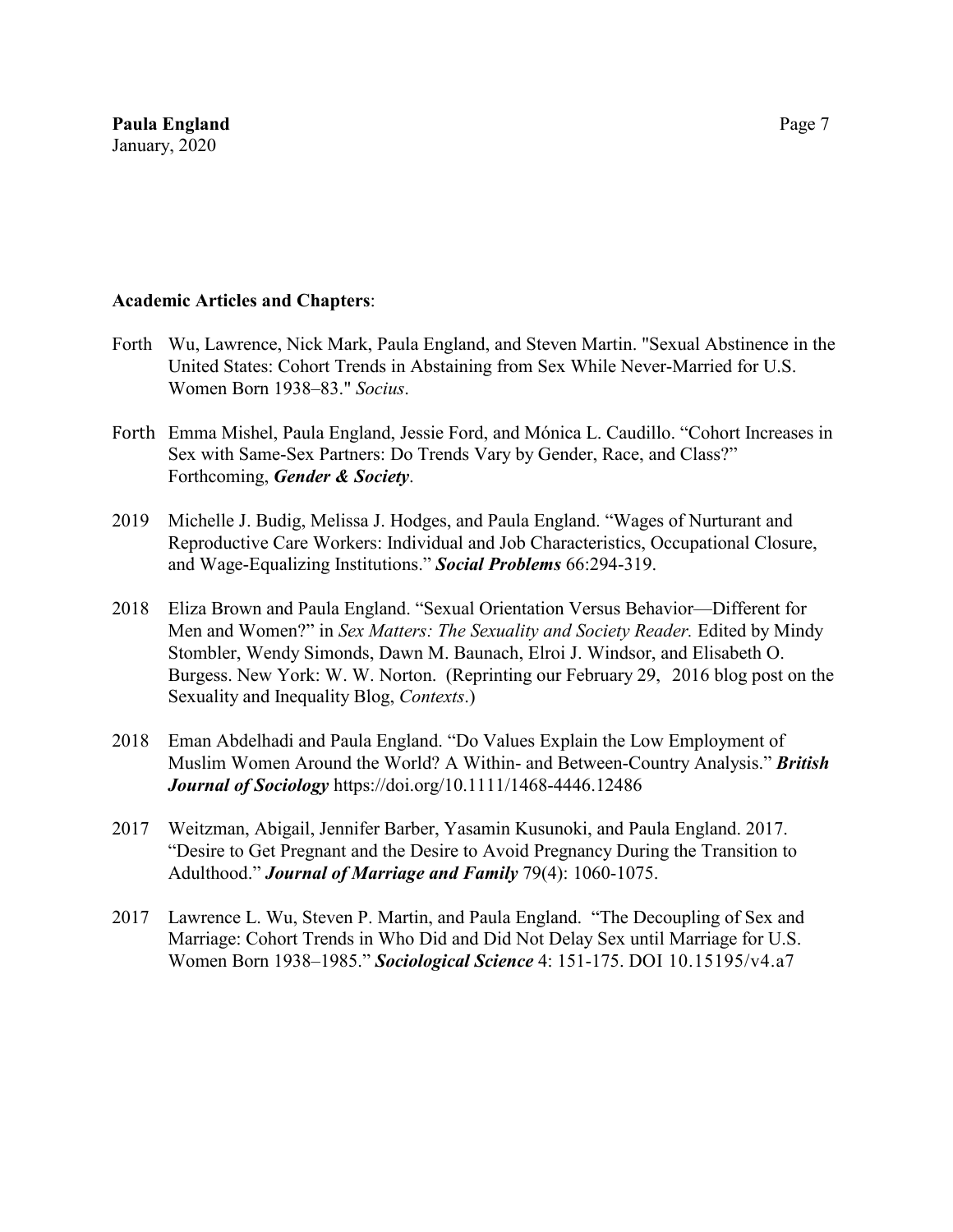- 2016 Paula England, Jonathan Bearak, Michelle J. Budig, and Melissa J. Hodges. "Do Highly Paid, Highly Skilled Women Experience the Largest Motherhood Penalty?" *American Sociological Review* 8(6): 1161-1189. DOI:10.1177/0003122416673598. Chosen as one of top five finalists for Rosabeth Moss Kanter award for best paper on work/family issues, Purdue Family Research Center.
- 2016 England, Paula, Emma Mishel, and Mónica L. Caudillo. "Increases in Sex with Same-Sex Partners and Bisexual Identity Across Cohorts of Women (but Not Men)." *Sociological Science* 3: 951-970.
- 2016 Sarah K. Cowan, Lawrence L. Wu, Susanna Makela, and Paula England. "Alternative Estimates of Lifetime Prevalence of Abortion Through Indirect Survey Questioning Methods." *Perspectives on Sexual and Reproductive Health* DOI:10.1363/48e11216.
- 2016 Paula England, Mónica L. Caudillo, Krystale Littlejohn, Brooke Conroy Bass, Joanna Reed. "Why Do Young, Unmarried Women Who Don't Want to Get Pregnant Contracept Inconsistently? Mixed-Method Evidence for the Role of Efficacy." *Socius* 2:1-15.
- 2016 Paula England, Paul D. Allison, and Liana C. Sayer. "Is Your Spouse More Likely to Divorce You if You Are the Older Partner?" *Journal of Marriage and Family* 78:1184- 1194. DOI:10.1111/jomf.12314
- 2016 Paula England. "Sometimes the Social Becomes Personal: Gender, Class, and Sexualities." *American Sociological Review* 81:4-28. DOI:10.1177/0003122415621900. Presented as presidential address to ASA in August 2015.
- 2015 Maria Charles, Corrie Ellis, and Paula England. "Is There a Caring Class? Intergenerational Transmission of Care Work." *Sociological Science* 2: 527-543.
- 2015 Timothy Adkins, Paula England, Barbara J. Risman, and Jessie Ford. "Student Bodies: Does the Sex Ratio Matter for Hooking Up and Having Sex at College? *Social Currents*  2,2 (June) 144-162.
- 2015 Paula England and Shelly Ronen. "Hooking Up and Casual Sex." In James D. Wright, editor. *International Encyclopedia of the Social and Behavioral Sciences,* Second Edition, Volume 11:192-196. Oxford: Elsevier.
- 2015 Jonathan Bearak and Paula England. "Women's Education and their Likelihood of Marriage: A Historic Reversal. Pp. 609-614 In *Families as they Really Are.* Second Edition. Edited by Barbara Risman and Virginia Rutter. New York: W.W. Norton.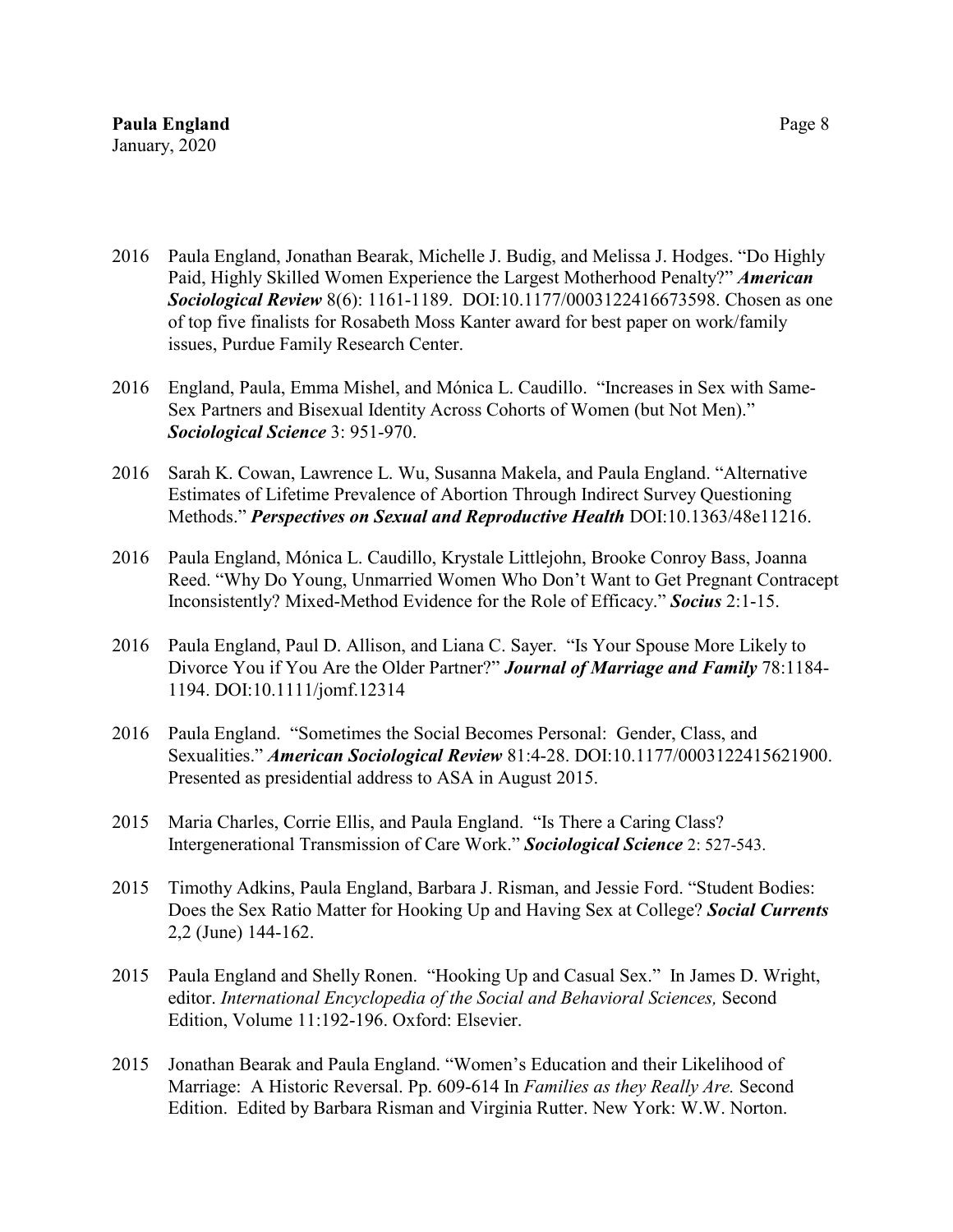- 2014 Leila Rupp, Verta Taylor, Shiri Regev-Messalem, Alison Fogarty, and Paula England. "Queer Women in the Hookup Scene: Beyond the Closet?" *Gender & Society* 28: 212- 235.
- 2014 Paula England, Paul Allison, and Liana Sayer. "When One Spouse Has an Affair, Who is More Likely to Leave?" *Demographic Research* 30:535-546.
- 2014 Paula England and Jonathan Bearak. "The sexual double standard and gender differences in attitudes toward casual sex among U.S. University students." *Demographic Research* 30,46:1327-1338.
- 2014 Joanna Reed, Paula England, Krystale Littlejohn, Brooke Conroy Bass, and Monica L. Caudillo. "Consistent and Inconsistent Contraception among Young Women: Insights from Qualitative Interviews." *Family Relations* 63:244-258.
- 2013 Paula England and Shelly Ronen. "Sex and Relationships among Youth: An Intersectional Gender Lens." *Contemporary Sociology: A Journal of Reviews* 42(4):503–13. An essay on 10 books of the last decade.
- 2013 Paula England, Lawrence L. Wu, and Emily Fitzgibbons Shafer. "Cohort Trends in Premarital Births: What Role for the Retreat from Marriage?" *Demography* 50:2075-2104.
- 2013 Paula England and Anjula Srivastava. "Educational Differences in U.S. Parents' Time Spent in Child Care: The Role of Culture and Cross-Spouse Influence." *Social Science Research* 42,4:971-988.
- 2012 Paula England. "Has the Surplus of Women over Men Driven the Increase in Premarital and Casual Sex among American Young Adults?" *Social Science and Modern Society* 49, 6:512-514. (A comment on a piece in the same issue by Mark Regnerus.)
- 2012 Paula England, Emily Shafer, and Lawrence L. Wu. "Premarital Conceptions, Postconception ("Shotgun") Marriages, and Premarital First Births: Education Gradients in U.S. Cohorts of White and Black Women Born 1925-1959." *Demographic Research* 27,6:153-66.
- 2012 Elizabeth Armstrong, Paula England, and Alison Fogarty. "Accounting for Women's Orgasm and Sexual Enjoyment in College Hookups and Relationships." *American*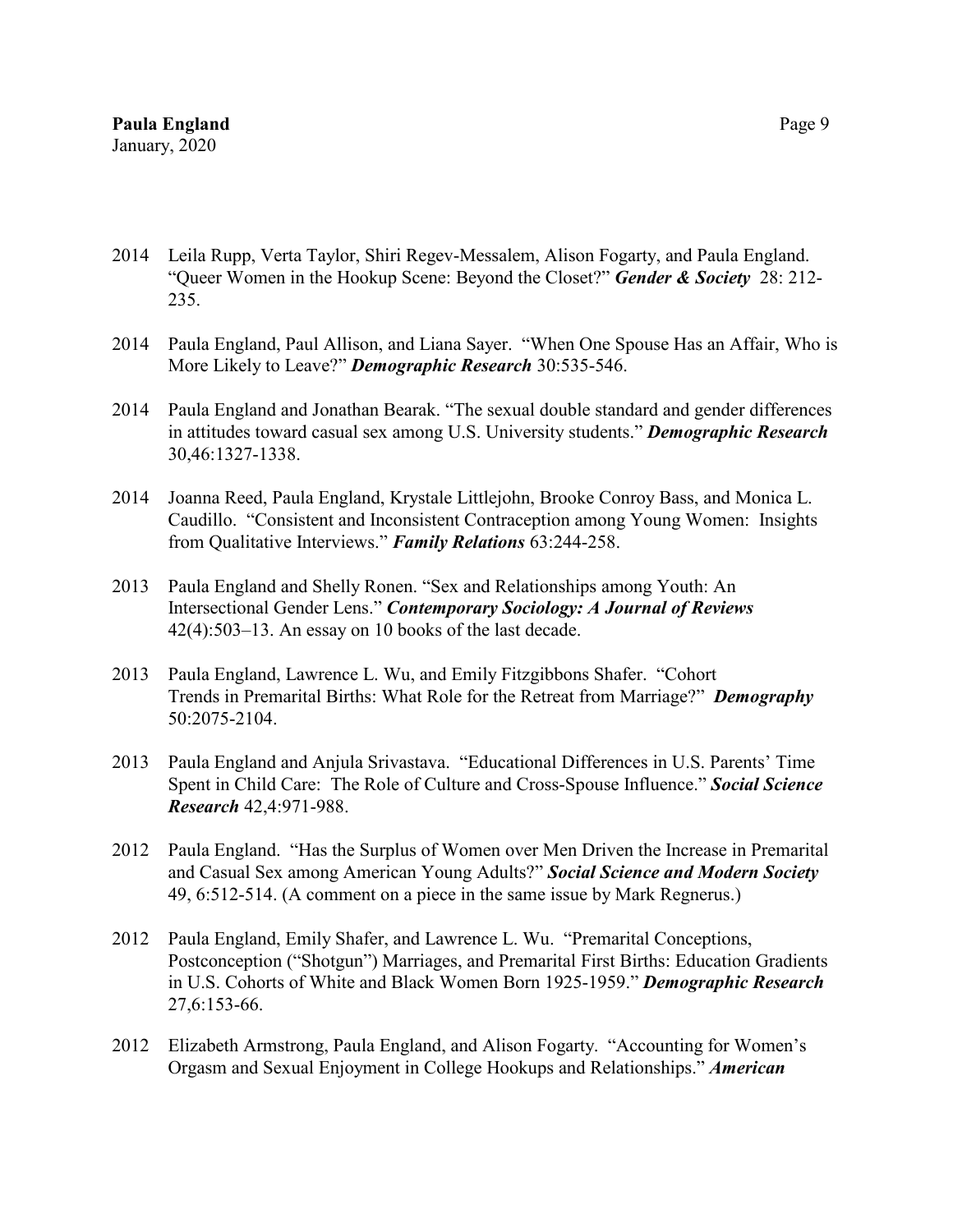*Sociological Review* 77(3) 435–462. Received "honorable mention" in 2013 competition for best paper given by ASA Section on Sexualities.

- 2012 Paula England, Janet Gornick, and Emily Shafer. "How Women's Employment and the Gender Earnings Gap Vary by Education in Seventeen Countries." *Monthly Labor Review* 135,4:3-12.
- 2011 Paula England. "Reassessing the Uneven Gender Revolution and its Slowdown." *Gender & Society* 25,1: 113-123. (Responses to several comments the editor solicited criticizing my 2010 article.)
- 2011 Liana Sayer, Paula England, Paul Allison, and Nicole Kangas. "She Left, He Left: How Employment and Satisfaction Affect Women's and Men's Decisions to Leave Marriages." *American Journal of Sociology* 116,6: 1982-2018. (PubMed # 21932472)

Winner of the 2013 ASA best paper award from ASA Section on Sociology of the Family

Winner of the 2011 Rosabeth Moss Kanter award for best paper on work-family issues given by Purdue University Center for Families.

- 2011 Paula England. "Missing the Big Picture and Making Much Ado About Almost Nothing: Recent Scholarship on Gender and Household Work." *Journal of Family Theory and Review* 3:23-26.
- 2011 Paula England, Elizabeth McClintock, and Emily Shafer. "Birth Control Use and Early, Unintended Births: Evidence for a Class Gradient." Pp. 21-49 in Marcia Carlson and Paula England, editors. In *Social Class and Changing Families in an Unequal America*, Stanford: Stanford University Press.
- 2011 Maricia Carlson and Paula England. "Social Class and Family Patterns in the United States." Pp. 1-20 in Marcia Carlson and Paula England, editors. In *Social Class and Changing Families in an Unequal America*, Stanford: Stanford University Press.
- 2011 Chin-fen Chang and Paula England. "Gender Inequality in Earnings in Industrialized East Asia," *Social Science Research*.
- 2010 Paula England. "The Gender Revolution: Uneven and Stalled." *Gender & Society* 24, 2:149-166.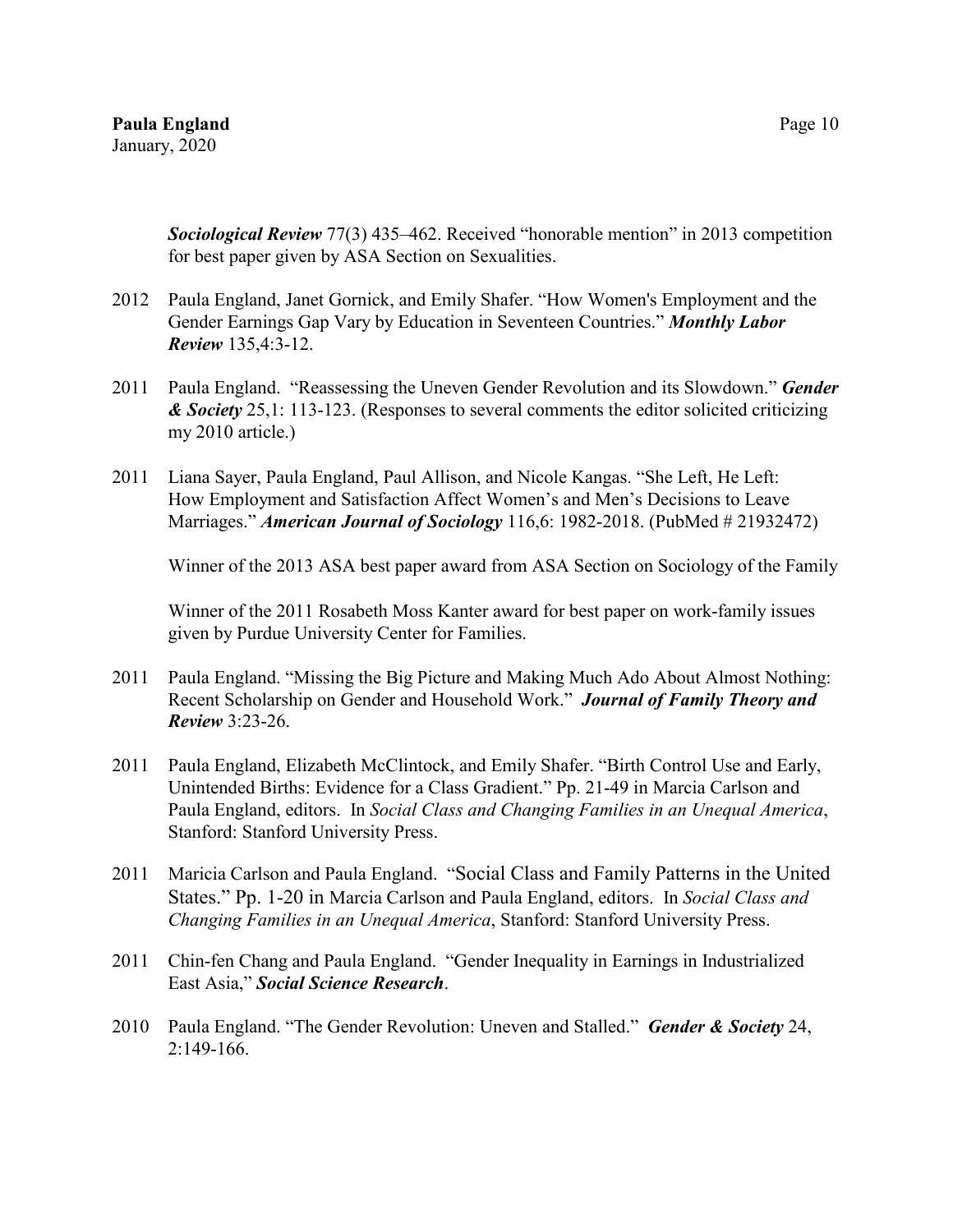Reprinted in the Czechoslovakian journal *Gender/Rovne Prilezitosti/Vyzkum*, January, 2011.

2010 Elizabeth A. Armstrong, Paula England, and Laura Hamilton, "Is Hooking Up Bad for Young Women?" *Contexts* 9, 3:22-27.

Received 2011 Award Claude S. Fischer Award for best feature article in Contexts in 2010.

Reprinted in *The Contexts Reader*, 2nd edition. Edited by Douglass Hartmann and Christopher Uggen. W.W. North & Company, 2012.

Reprinted in *Feminist Frontiers*, Edited by Verta Taylor, Nancy Whittier, Leila Rupp. McGraw Hill, 2011.

- 2010 Belinda Hewitt, Paula England, Janeen Baxter, and Emily Shafer. "Unintended Pregnancies in Australia: Do Differences in Relationship Status and Age at Birth Explain the Education Gradient?" *Population Review* 49,1:36-52.
- 2010 Elizabeth A. Armstrong, Paula England, and Alison C. K. Fogarty. "Orgasm in College Hookups and Relationships." Pp. 362-377 in *Families as They Really Are*, edited by Barbara Risman. New York: W. W. Norton.
- 2010 Paula England and Kathryn Edin. "Unmarried Couples with Children: Why Don't They Marry? How Can Policy Makers Promote More Stable Relationships?" Pp. 307-312 in *Families as They Really Are*, edited by Barbara Risman. New York: W. W. Norton.
- 2010 David Cotter, Paula England, and Joan Hermsen. "Briefing Paper: Moms and Jobs: Trends in Mothers' Employment and Which Mothers Stay Home." Pp. 416-424 in *Families as They Really Are*, edited by Barbara Risman. New York: W. W. Norton. An earlier version of this paper appeared as a Council on Contemporary Families Fact Sheet at [www.contemporaryfamilies.org.](http://www.contemporaryfamilies.org/)
- 2009 Liana Sayer, Paula England, Michael Bittman, and Suzanne M. Bianchi. "How Long is the Second (Plus First) Shift? Gender Differences in Paid, Unpaid, and Total Work Time in Australia and the United States." *Journal of Comparative Family Studies* 40,4: 523- 544.
- 2009 Marie Evertsson, Paula England, Irma Mooi-Reci, Joan Hermsen, Jeanne de Bruijn, and David Cotter (2009). "Is Gender Inequality Greater at Lower or Higher Educational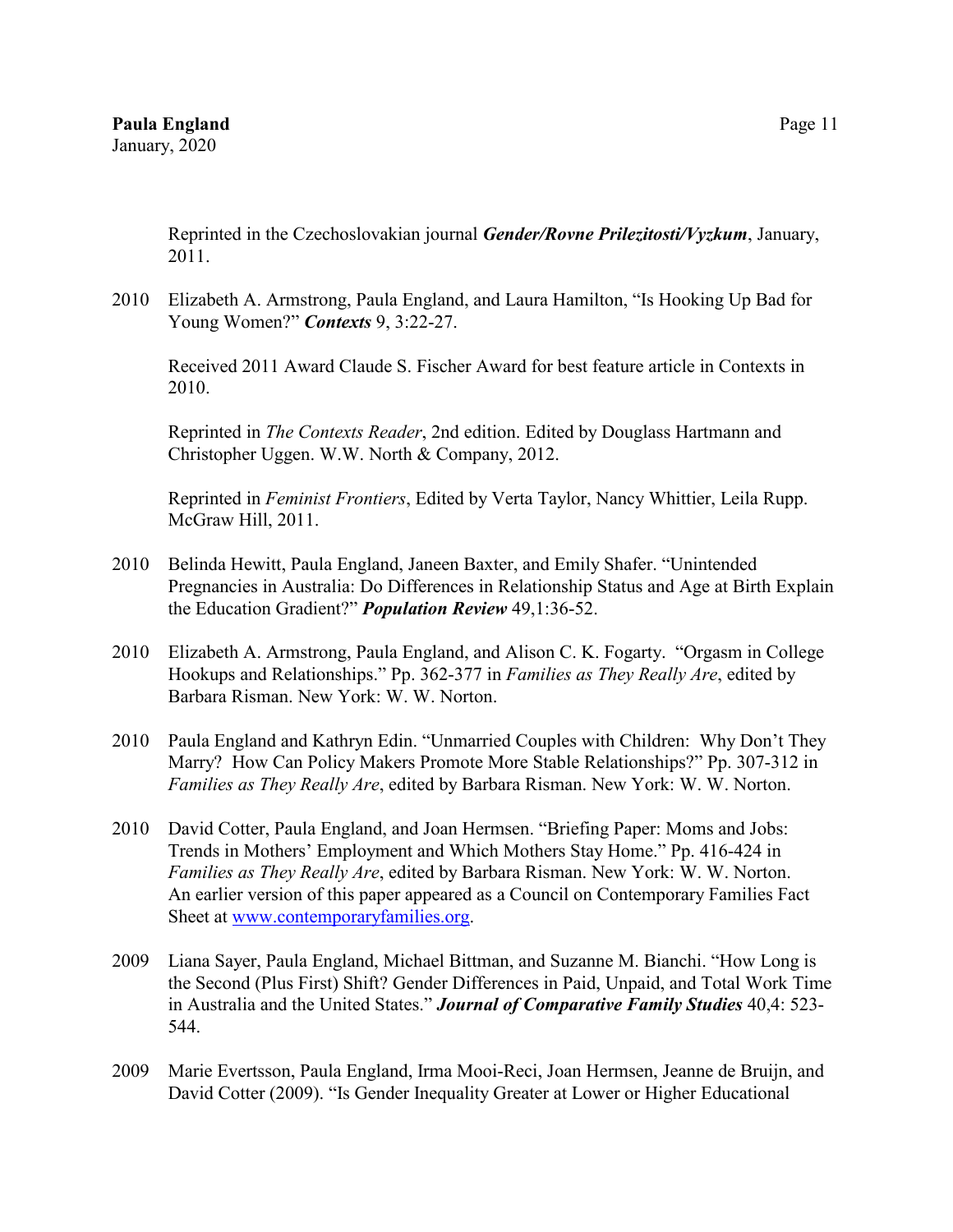Levels? Common Patterns in the Netherlands, Sweden, and the United States." *Social Politics* 16: 210-241

- 2009 Kelly Musick, Paula England, Sarah Edgington, and Nicole Kangas. "Education Differences in Intended and Unintended Fertility." *Social Forces* 88,2:543-572.
- 2009 Paula England and Elizabeth Aura McClintock. "The Gendered Double Standard of Aging in U.S. Marriage Markets." *Population and Development Review* 35:797-816.
- 2009 Paula England. "A Gender Lens on Marriage." Pp. 57-73 in *Marriage and Family: Perspectives and Complexities*, edited by Elizabeth Peters and Claire M. Camp Dush. New York: Columbia University Press.
- 2009 Asaf Levanon, Paula England, and Paul Allison. "Occupational Feminization and Pay: Assessing Causal Dynamics Using 1950-2000 Census Data." *Social Forces* 88, 2:865- 892.
- 2008 David Cotter, Joan Hermsen, and Paula England. "Moms and Jobs: Trends in Mothers' Employment and Which Mothers Stay Home." in *American Families: A Multicultural Reader*, edited by Stephanie Coontz with Maya Parson and Gabrielle Raley. New York, NY: Routledge.
- 2008 England, Paula, Emily Fitzgibbons Shafer, and Alison C. K. Fogarty. "Hooking Up and Forming Romantic Relationships on Today's College Campuses." Pp. 531-547 in *The Gendered Society Reader*, Third Edition, edited by Michael Kimmel and Amy Aronson. New York: Oxford University Press. Also in the 2012 Fifth Edition, pp. 559-572.

Reprinted in *Mapping the Social Landscape: Readings in Sociology*, edited by Susan J. Ferguson, Sixth Edition, McGraw-Hill, 2010.

- 2007 England, Paula and Kathryn Edin. 2007. "Unmarried Couples with Children: Hoping for Love and the White Picket Fence." Pp. 3-21 in *Unmarried Couples with Children*, edited by Paula England and Kathryn Edin. New York: Russell Sage Foundation.
- 2007 Edin, Kathryn, Paula England, Emily Fitzgibbons Shafer, and Joanna Reed. "Forming Fragile Families: Was the Baby Planned, Unplanned, or In Between.?" Pp 25-54 in *Unmarried Couples with Children*, edited by Paula England and Kathryn Edin. New York: Russell Sage Foundation.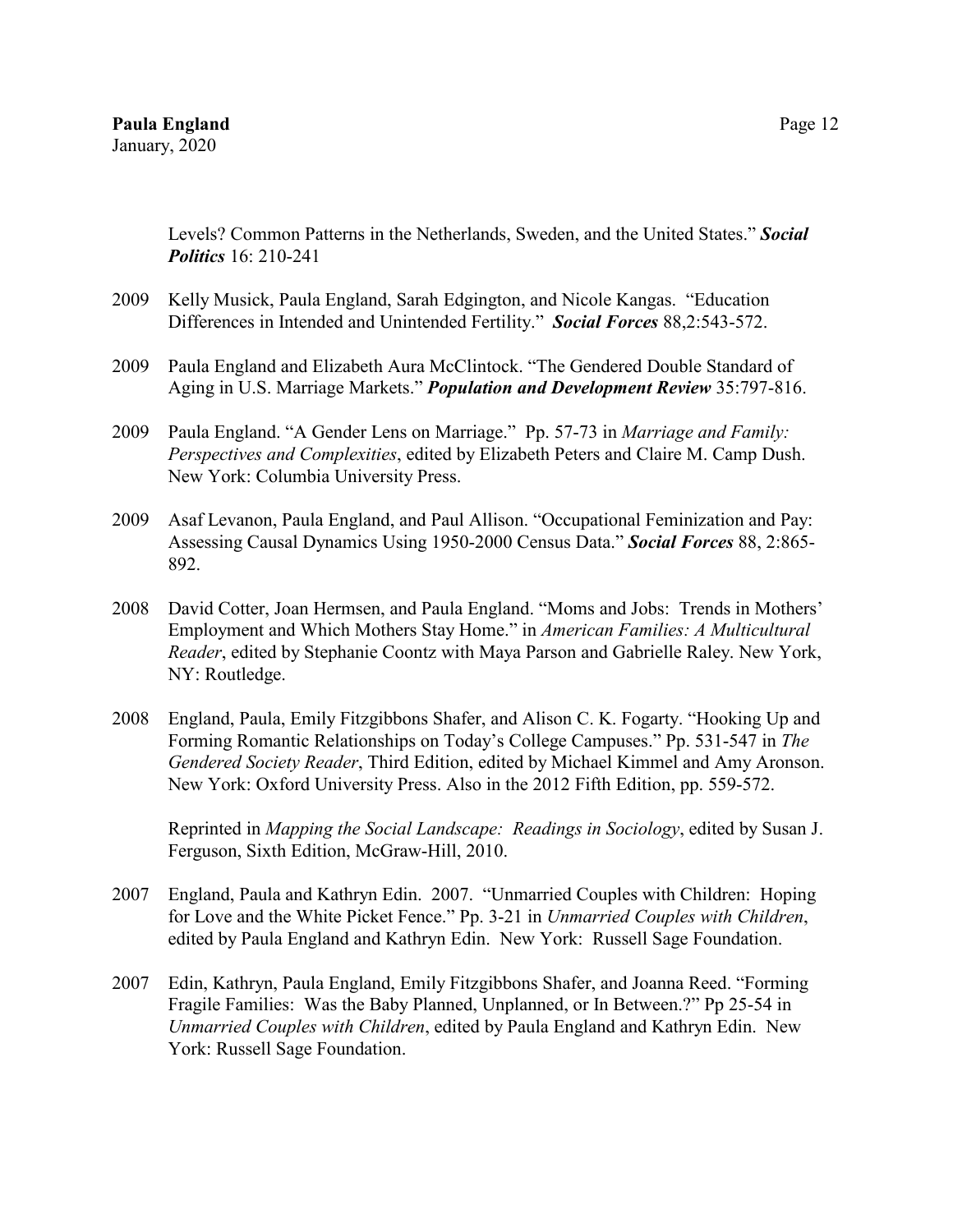2007 England, Paula and Emily Fitzgibbons Shafer. "Everyday Gender conflicts in Low-Income Couples." Pp. 55-83 in *Unmarried Couples with Children*, edited by Paula England and Kathryn Edin. New York: Russell Sage Foundation.

Reprinted in *Families in Transition*, 17th Edition, edited by Arlene S. Skolnick and Jerome H. Skolnick. Boston: Pearson, 2013 (in press).

- 2007 England, Paula, Paul Allison, Su Li, Noah Mark, Jennifer Thompson, Michelle Budig, Han Sun. "Why Are Some Academic Fields Tipping Toward Female? The Sex Composition of U.S. Fields of Doctoral Degree Receipt, 1971-2002. *Sociology of Education* 80:23-42. Also presented at 2006 PAA.
- 2007 Marie Evertsson, Paula England, Joan Hermsen, and David Cotter. "How Does Gender Inequality in Employment and Earnings Vary by Educational Stratum in Sweden and the United States?" *International Journal of Sociology* 37,2 (Summer): 9-28.
- 2007 Ridgeway, Cecilia and Paula England. "Sociological Approaches to Sex Discrimination in Employment." In *Sex Discrimination in the Workplace*, edited by Faye J. Crosby, Margaret S. Stockdale, and S. Ann Ropp. Oxford: Blackwell.
- 2007 England, Paula, Paul Allison, and Yuxiao Wu. "Does Feminization Lower Wages, Do Declines in Wages Cause Feminization, and How Can We Tell From Longitudinal Data?" *Social Science Research* 36(3): 1237-56. Also presented at 2005 ASA.
- 2006 Duncan, Greg, Bessie Wilkerson, and Paula England. "Cleaning up Their Act: The Effects of Marriage and Cohabitation on Licit and Illicit Drug Use." *Demography* 43(4):691-710 .
- 2006 England, Paula. "Devaluation and the Pay of Comparable Male and Female Occupations." in *The Inequality Reader: Contemporary and Foundational Readings in Race, Class, and Gender.* Edited by David B. Grusky and Szonja Szelenyi. Boulder: Westview.
- 2006 England, Paula and Su Li. "Desegregation Stalled: The Changing Gender Composition of College Majors, 1971-2002." *Gender & Society* 20:657-677.
- 2006 England, Paula and Reuben J. Thomas. "The Decline of the Date and the Rise of the College Hook Up." Pp. 151-62 in *Families in Transition*. 14<sup>th</sup> Edition. Edited by Arlene S. Skolnick and Jerome H. Skolnick. Boston: Allyn and Bacon.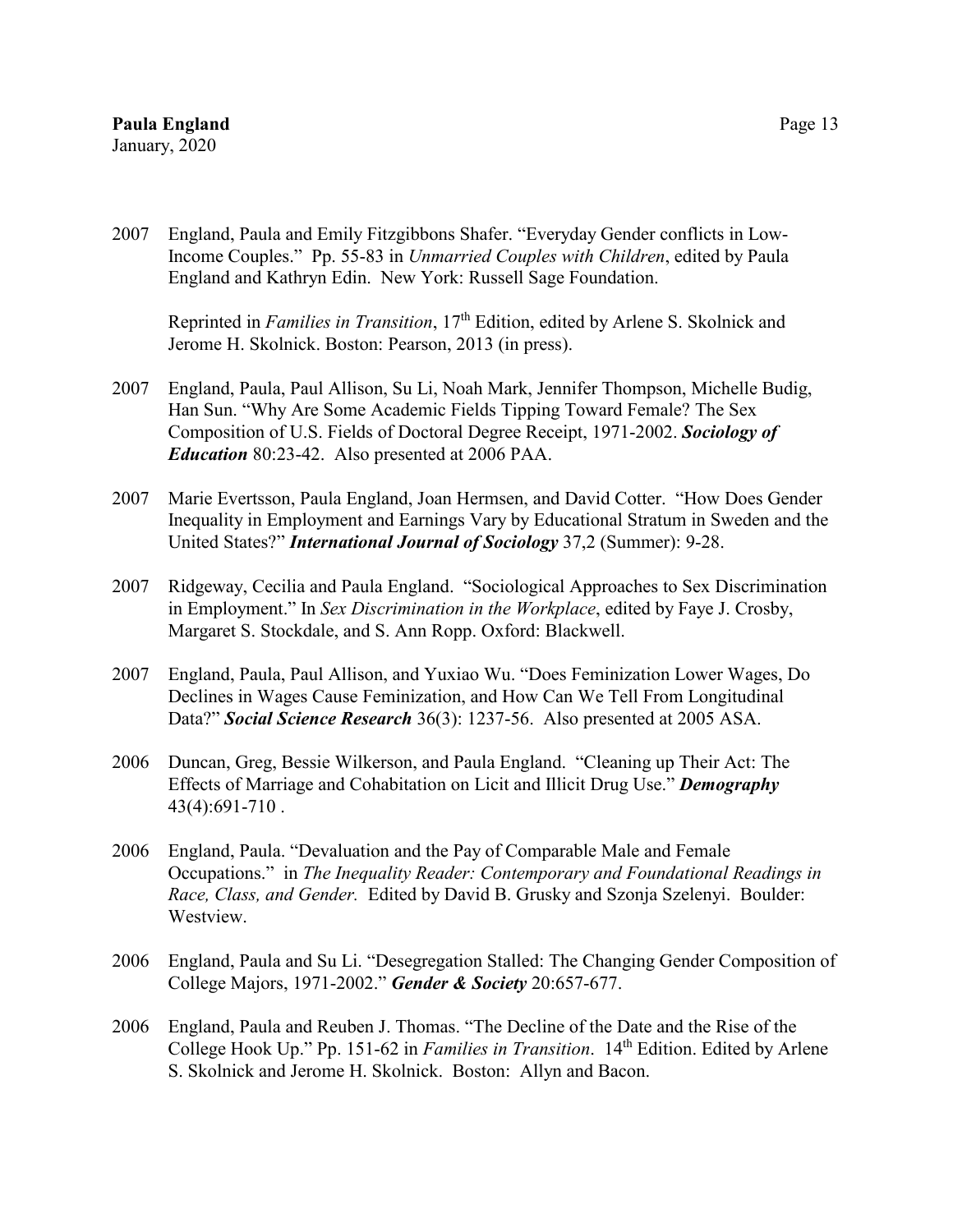- 2006 England, Paula. "Toward Gender Equality: Progress and Bottlenecks." Pp. 245-264 in *The Declining Significance of Gender?* edited by Francine D. Blau, Mary C. Brinton, and David B. Grusky. New York: Russell Sage Foundation.
- 2005 England, Paula. "Emerging Theories of Care Work." *Annual Review of Sociology*  31:381-99.

Reprinted in Joan Space and Catherine Valentine, editors, *The Kaleidoscope of Gender: Prisms, Patterns and Possibilities*, Second Edition. Thousand Oaks, CA: Pine Forge Press, 2007.

To be reprinted in Spanish in *La Economía del Cuidado, Mujeres y el Desarrollo: Perspectivas del Mundo y de la Región Latinoamericana*. Fondo Editorial, Universidad de Lima. 2018.

- 2005 England, Paula. "Gender Inequality in Labor Markets: The Role of Motherhood and Segregation." *Social Politics* 12:264-288.
- 2005 England, Paula. "Separative and Soluble Selves: Dichotomous Thinking in Economics." Pp. 32-56 in *Feminism Confronts Homo Economicus*, edited by M. A. Fineman and T. Dougherty. Ithaca, NY: Cornell University Press. This is an expanded, updated version of England 2003 in Nelson and Ferber (below).
- 2005 England, Paula and Nancy Folbre. "Gender and Economic Sociology." Pp. 627-49 in *The Handbook of Economic Sociology*, edited by N. J. Smelser and R. Swedberg. New York: Russell Sage Foundation.
- 2005 Carlson, Marcia, Sara McLanahan, Paula England, and Barbara Devaney. "What We Know About Unmarried Parents: Implications for Building Strong Families Programs." *Building Strong Families In Brief*, No. 3. Princeton, NJ: Mathematica Policy Research, January.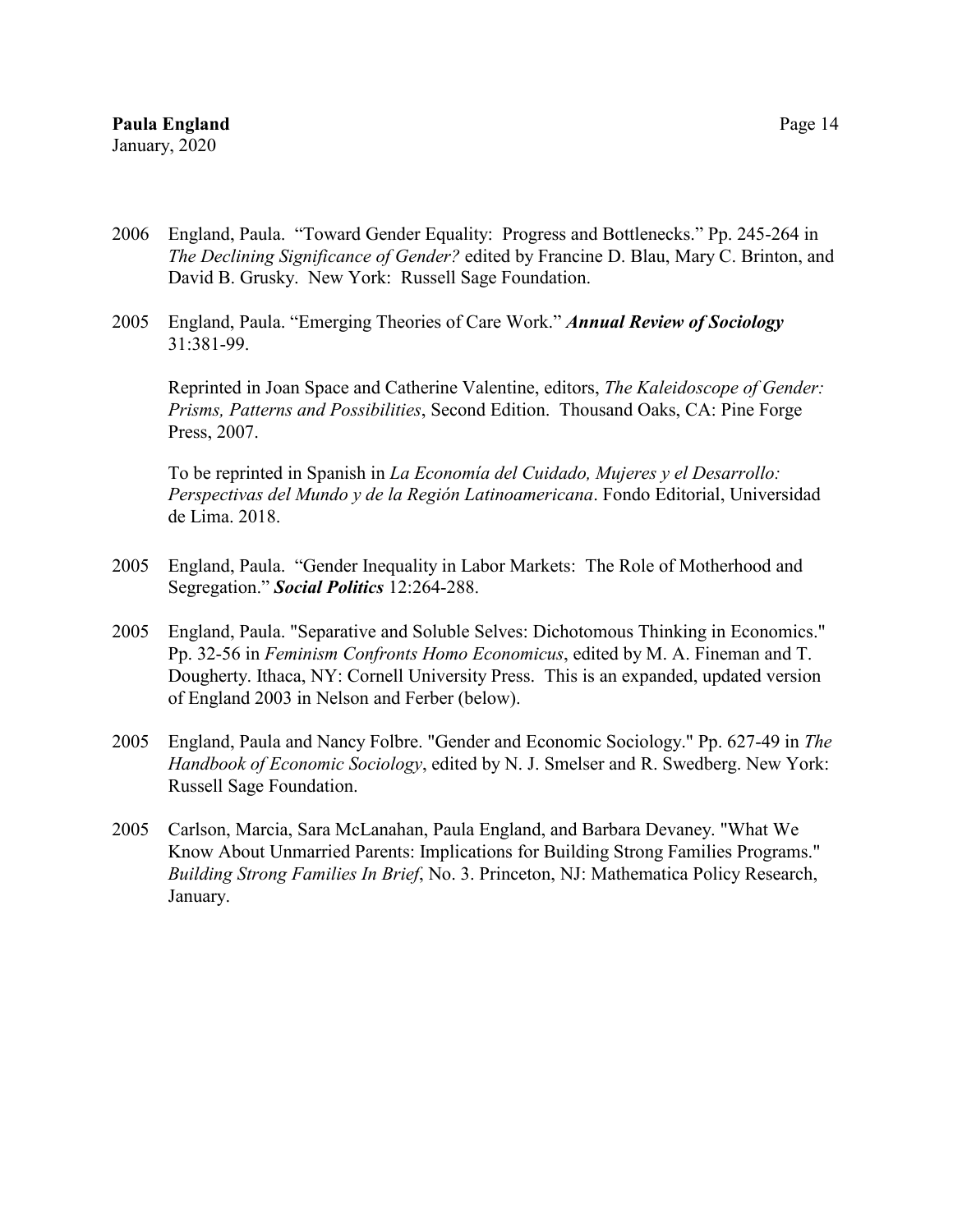- 2004 England, Paula. "More Mercenary Mate Selection? A Comment on Sweeney and Cancian (2004) and Press (2004)." *Journal of Marriage and Family* 66:1034-37.
- 2004 England, Paula, Carmen Garcia-Beaulieu, and Mary Ross. "Women's Employment Among Blacks, Whites, and Three Groups of Latinas: Do More Privileged Women Have Higher Employment?" *Gender & Society*18:494-509.

Reprinted in *Intersections of Gender, Race, and Class: Readings for a Changing Landscape*, edited by Marcia Texler Segal and Theresa A. Martinez. Los Angeles: Roxbury Publishing, 2007.

- 2004 Carlson, Marcia, Sara S. McLanahan, and Paula England. "Union Formation in Fragile Families." *Demography* 41:237-261.
- 2003 Michael Bittman, Paula England, Liana Sayer, Nancy Folbre, and George Matheson. "When Does Gender Trump Money?: Bargaining and Time in Household Work." *American Journal of Sociology* 109:186-214*.* Also presented at 2001 PAA.
- 2003 Paula England. "Separative and Soluble Selves: Dichotomous Thinking in Economics." Pp. 33-59. In *Feminist Economics Today*, edited by Julie Nelson and Marianne Ferber. Chicago: University of Chicago Press. (Volume also published in Spanish by Ediciones Catedra SA.)
- 2003 Paula England and Nancy Folbre. "Contracting for Care." Pp. 61-80 In *Feminist Economics Today*, edited by Julie Nelson and Marianne Ferber. Chicago: University of Chicago Press. (Volume also to published in Spanish by Ediciones Catedra SA.)
- 2003 Paula England. "Feminist Perspectives on Population Issues." *Encyclopedia of Population*, edited by Paul Demeny and Geoffrey McNicoll, Vol. 1:399-403.
- 2002 Karen Christopher, Paula England, Tim Smeeding, and Katherin Ross. "The Gender Gap in Poverty in Modern Nations: Single Motherhood, the Market, and the State." *Sociological Perspectives* 45,3: 219-242.
- 2002 Paula England, Michelle Budig, and Nancy Folbre. "Wages of Virtue: The Relative Pay of Care Work." *Social Problems* 49:455-473. Chosen as one of top six nominees for annual Rosabeth Moss Kanter Award for Excellence in Work-Family Research, given by Center for Families at Purdue University and the Boston College Center for Work and Family.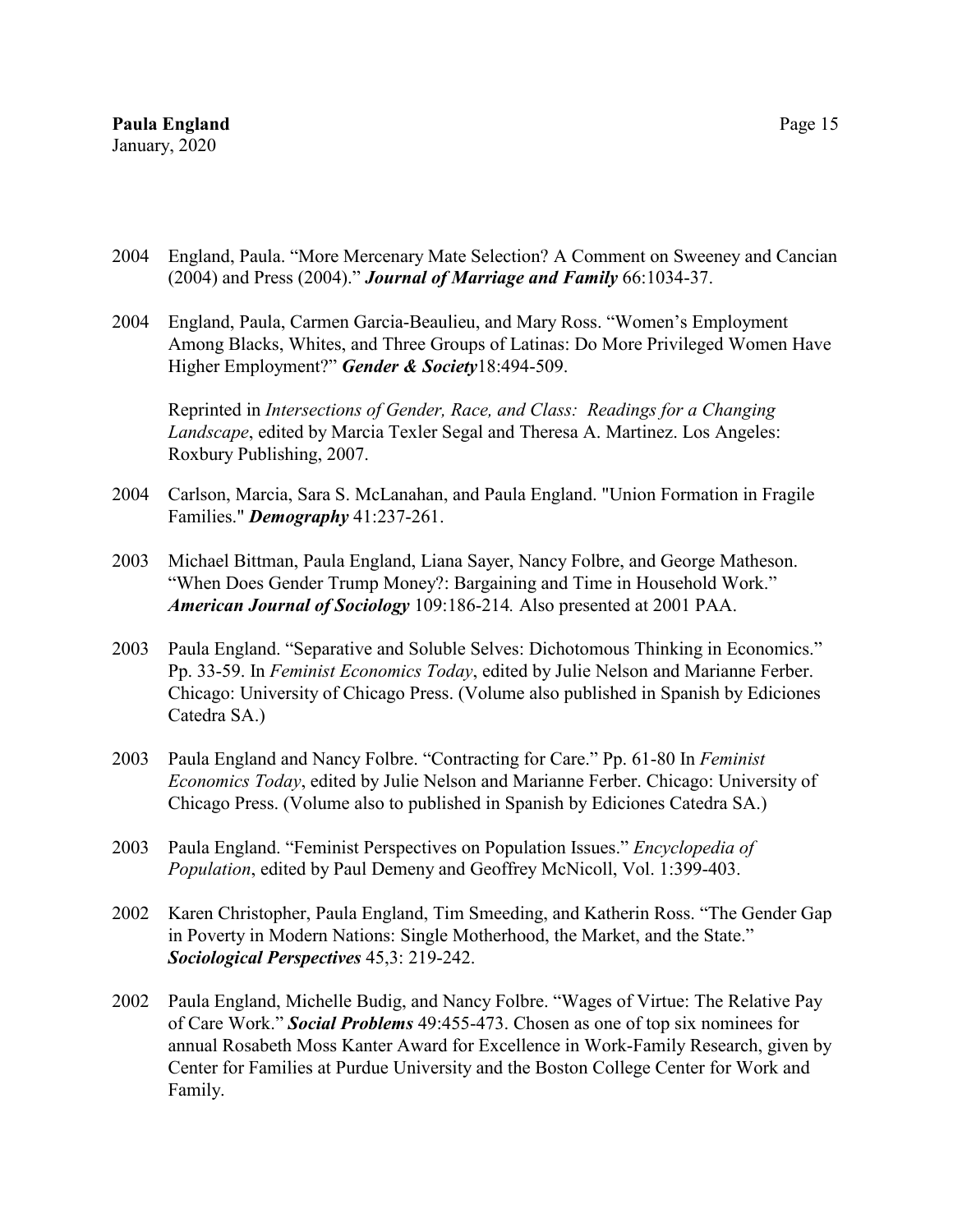- 2002 Paula England and Nancy Folbre. "Care, Inequality, and Policy." Pp. 133-144 in *Child Care and Inequality: Re-thinking Carework for Children and Youth*, edited by F. Cancian, D. Kurz, S. London, R. Reviere, and M. Tuominen. New York: Routledge.
- 2002 Paula England and Nancy Folbre. "Involving Dads: Parental Bargaining and Family Well-Being." Pp. 387-408 in *Handbook of Father Involvement: Multidisciplinary Perspectives*, edited by Catherine S. Tamis-LeMonda & Natasha Cabrera. Mahwah NJ: Erlbaum Associates.
- 2002 Paula England and Nancy Folbre. "Who Pays for Raising the Next Generation of Americans--Women, Men, or the State?" *EurAmerica* 32,2(June):1-23. Also presented at Academia Sinica, Taiwan, 2000.
- 2002 Carolyn Aman Karlin, Paula England, and Mary Richardson. "Why Do 'Women's Jobs' Have Low Pay for Their Educational Level?" *Gender Issues* 20:3-22.
- 2002 Nelson, Julie and Paula England. "Feminist Philosophies of Love and Work." *Hypatia*  17:1-18.
- 2001 Paula England. "Gender and Feminist Studies." *International Encyclopedia of the Social and Behavioral Sciences* 9:5910-5915. London: Elsevier.
- 2001 Paula England, Jennifer Thompson, and Carolyn Aman. "The Sex Gap in Pay and Comparable Worth: An Update." Pp. 551-556 in *Sourcebook on Labor Markets: Evolving Structures and Processes,* edited by Ivar Berg and Arne Kalleberg. New York: Plenum.
- 2001 Michelle J. Budig and Paula England. "The Wage Penalty for Motherhood." *American Sociological Review* 66:204-225. Also presented at 1999 AEA.

Reprinted in *Women and Management*, edited by Caroline Gatrell, Cary Cooper, and Ellen Ernst Kossek. London: Elgar, 2010.

Excerpts from the article reprinted in *The Sociology of Gender: An Introduction to Theory and Research*, edited by Amy S. Wharton. Malden, MA: Blackwell, 2005.

Reprinted in *Work and Workers*. Edited by Cary L. Cooper and Gary Starbuck. Thousand Oaks, CA: Sage Publications, 2005.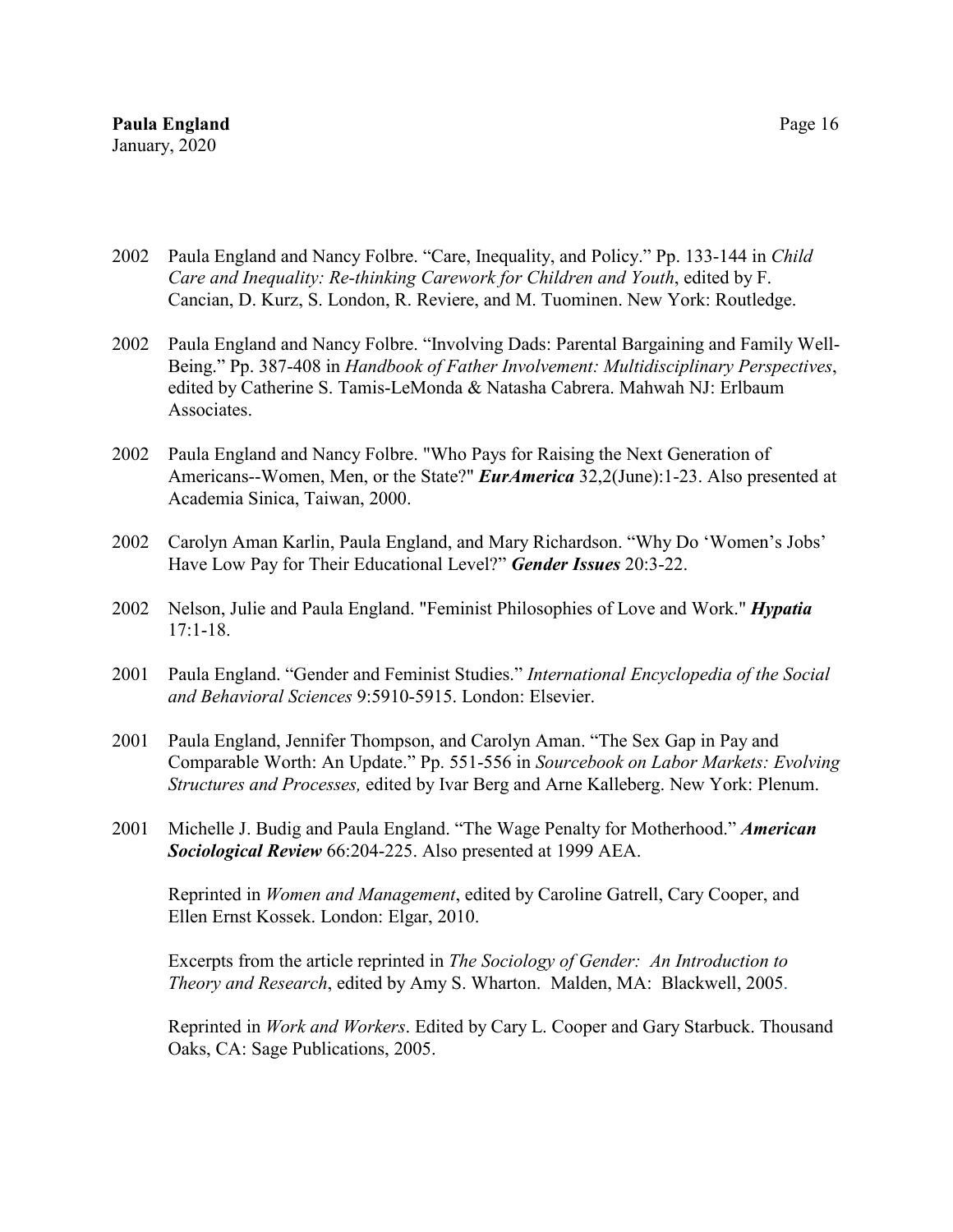# **Paula England** Page 17

January, 2020

- 2001 Paula England. "Gender and Access to Money: What Do Trends in Earnings and Household Poverty Tell Us?" Pp. 131-153 in *Reconfigurations of Class and Gender*. Edited by Janeen Baxter and Mark Western. Stanford: Stanford University Press. Also presented at the Conference on Reconfigurations of Class and Gender (the 8<sup>th</sup> international meeting of the Comparative Project on Class Structure and Class Consciousness), Canberra, Australia, August 1997.
- 2001 Karen Christopher, Paula England, Sara McLanahan, Katherin Ross, and Tim Smeeding. "Gender Inequality in Poverty in Affluent Nations:The Role of Single Motherhood and the State." Pp. 199-220 in *Child Well-being, Child Poverty and Child Policy in Modern Nations,* edited by Koen Vleminckx and Timothy Smeeding. London: Policy Press.
- 2000 Paula England. "Conceptualizing Women's Empowerment in Countries of the North" pp. 15-36 in *Women's Empowerment and Demographic Processes: Moving Beyond Cairo.* Edited by Harriet B. Presser and Gita Sen. Oxford: Oxford University Press. Also presented at 1997 conference sponsored by International Union for the Scientific Study of Population.
- 2000 Paula England. "Marriage, the Costs of Children, and Gender Inequality." Pp. 320-342 in *The Ties that Bind: Perspectives on Marriage and Cohabitation*, edited by L. Waite, C. Bachrach, M. Hindin, E. Thomson and A. Thornton. New York: Aldine de Gruyter. Also presented at 1999 National Institutes of Health conference on Marriage and Cohabitation.
- 2000 Paula England. "The Pay Gap Between Male and Female Jobs: Organizational and Legal Realities." (Review Essay of *Legalizing Gender Inequality* by Robert Nelson and William Bridges, 1999, Cambridge University Press.) *Law and Social Inquiry* 25,3:913-932.
- 2000 Paula England and Nancy Folbre. "Capitalism and the Erosion of Care." Pp. 29-48 in Jeff Madrick, ed., *Unconventional Wisdom: Alternative Perspectives on the New Economy.* New York: Century Foundation.
- 2000 Paula England and Nancy Folbre. "Reconceptualizing Human Capital." Pp. 126-128 in *The Management of Durable Relations*. Edited by Werner Raub and Jeroen Weesie. Amsterdam: Thela Thesis Publishers. Also presented at 1997 conference on Managing Durable Relations, Zeist, Netherlands.
- 2000 Paula England, Joan Hermsen, and David Cotter. "The Devaluation of Women's Work: A Comment on Tam." *American Journal of Sociology* 105:1741-1751.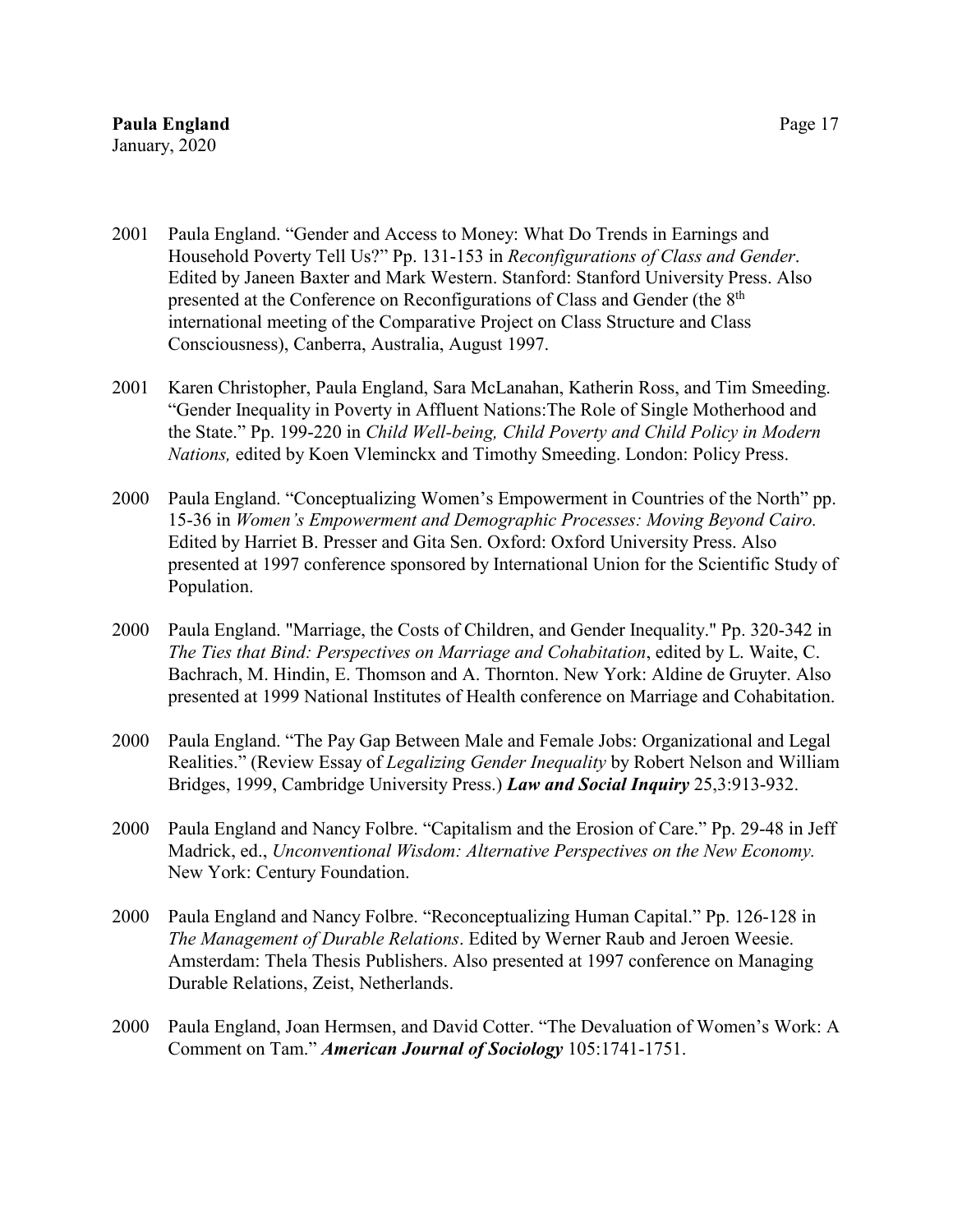Reprinted in *Social Stratification*, 4th Edition, edited by David Grusky, Boulder, CO: Westview Press, 2013.

- 1999 Paula England. "The Case for Comparable Worth." *Quarterly Review of Economics and Finance* 39:743-755.
- 1999 Dina Okamoto and Paula England. "Is There a Supply Side to Occupational Sex Segregation?" *Sociological Perspectives* 42,4:557-582.
- 1999 Paula England and Nancy Folbre. "Who Should Pay for the Kids?" *Annals of the American Academy of Political and Social Sciences* 563 (May):194-209.
- 1999 Paula England and Nancy Folbre. "The Cost of Caring." *Annals of the American Academy of Political and Social Sciences* 561:39-51. Also presented at the 1998 annual meetings of the International Association of Feminist Economists, Amsterdam.
- 1999 Paula England. "The Impact of Feminism on Sociology." *Contemporary Sociology* 28:263-267.

Reprinted in *Gender and Research,* edited by Caroline Roberts and Roger Jowell, London: Sage Publications, 2008.

- 1999 Paula England, Karen Christopher, and Lori L. Reid. "Gender, Race, Ethnicity, and Wages." Pp. 139-82 in *Latinas and African American Women at Work: Race, Gender, and Economic Inequality*, edited by Irene Browne. New York: Russell Sage. Also presented at 1996 conference at Russell Sage Foundation.1999
- 1998 Paula England. "How Do We Support Children?" Pp. 208-218. In *Recasting Egalitarianism: New Rules for Communities, States and Markets.* The Real Utopias Project, Volume III. Samuel Bowles and Herbert Gintis with responses by others. (Edited by Erik Wright.) New York: Verso.
- 1998 Paula England. "Gender, Money, and Economic Dependence in the United States: What do the Trends Mean?" Translated into Portuguese and published in *Revista Critica de Ciencias Sociais* 49:45-66.
- 1998 Paula England and Michelle J. Budig. "Gary Becker on the Family: His Genius, Impact, and Blind Spots" Pp. 99-111 in *Required Reading: Sociology's Most Influential Books*, edited by Dan Clawson. Amherst, MA: University of Massachusetts Press.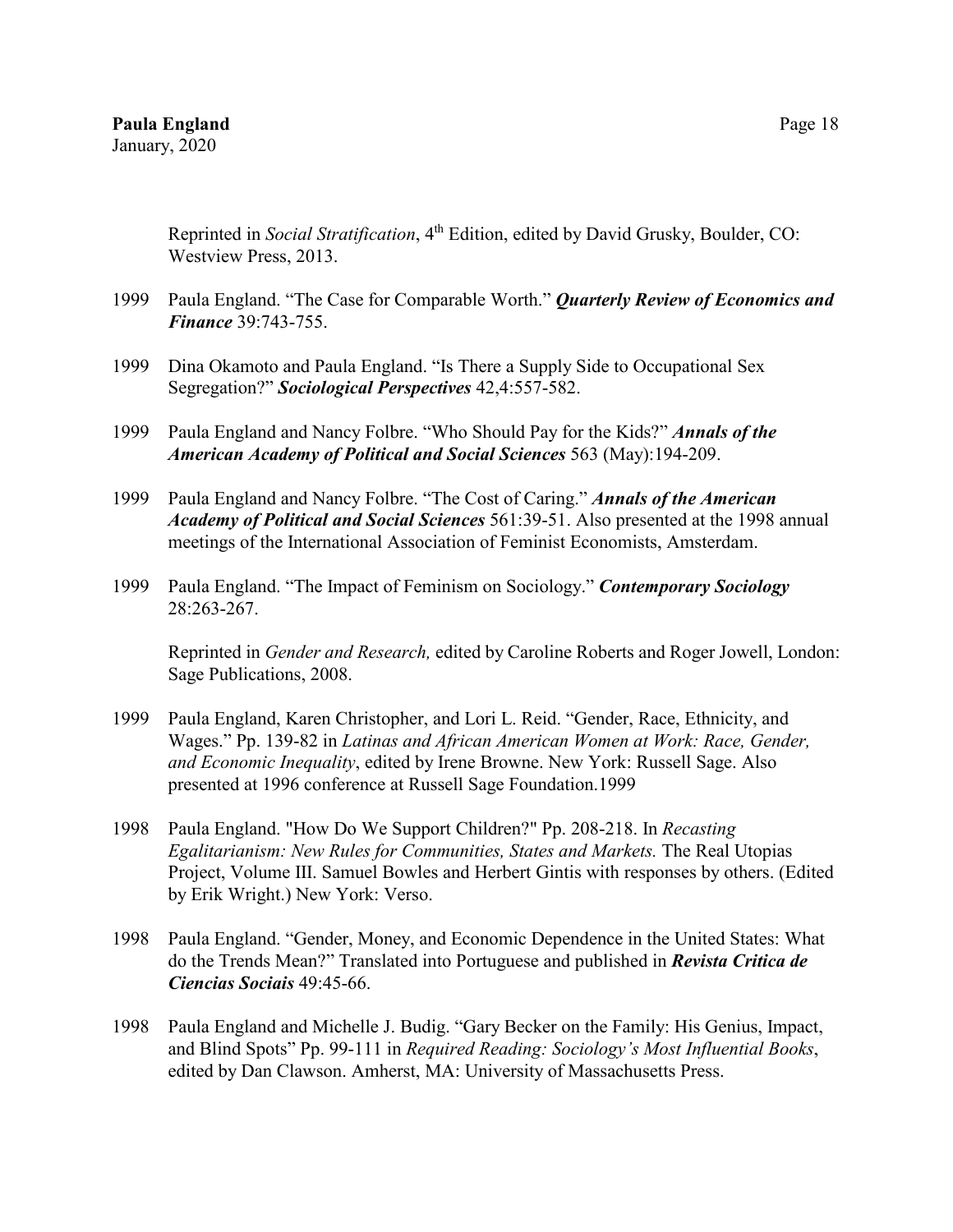- 1997 Carolyn Aman and Paula England. "Comparable Worth: When Do Two Jobs Deserve the Same Pay?" Pp. 297-314 in *Subtle Sexism: Current Practice and Prospects for Change*, edited by Nijole V. Benokraitis. Thousand Oaks, CA: Sage.
- 1997 George Farkas, Paula England, Keven Vicknair, and Barbara Stanek Kilbourne. "Cognitive Skill, Skill Demands of Jobs, and Earnings Among Young European-American, African-American, and Mexican-American Workers." *Social Forces* 75:913- 938.
- 1997 Irene Browne and Paula England. "Oppression from Within and Without in Sociological Theories: An Application to Gender." *Current Perspectives in Social Theory* 17:77-104.
- 1997 Paula England. "Staying With the Same Employer after a Birth: Comment on Waldfogel." Pp. 130-32 in Francine Blau and Ron Ehrenberg, editors. *Gender and Family Issues in the Workplace*. New York: Russell Sage.
- 1996 Paula England, Lori Reid, and Barbara Stanek Kilbourne. "The Effect of the Sex Composition of Jobs on Starting Wages in an Organization: Findings from the NLSY." *Demography* 33,4: 511-521.
- 1996 George Farkas, Paula England, Keven Vicknair, and Barbara Kilbourne. "Cognitive Skill and Ethnic Pay Differences." Pp. 33-59 in George Farkas, *Human Capital or Cultural Capital?* New York: Aldine.
- 1996 Paula England and Linda Markowitz. "The Moral Dimension of Feminist Theories: Implications for Pay Equity." Pp. 219-242 in *Macro Socio-Economics*, edited by David Sciulli. Armonk, NY: M.E. Sharpe.
- 1996 Barbara Kilbourne and Paula England. 1996. "Occupational Skill, Gender, and Earnings." Pp. 68-70 in *Women and Work: A Handbook*, edited by Paula Dubeck and Kathryn Borman. New York: Garland. Second edition, *Women and Work: A Reader*, Rutgers University Press, 1997.
- 1994 Barbara Kilbourne, Paula England, George Farkas, Kurt Beron, and Dorothea Weir. "Returns to Skills, Compensating Differentials, and Gender Bias: Effects of Occupational Characteristics on the Wages of White Women and Men." *American Journal of Sociology* 100:689-719. Also presented at 1990 ASA.

Reprinted in *Social Stratification*, 2nd ed., edited by David Grusky, Boulder, CO: Westview, 2001.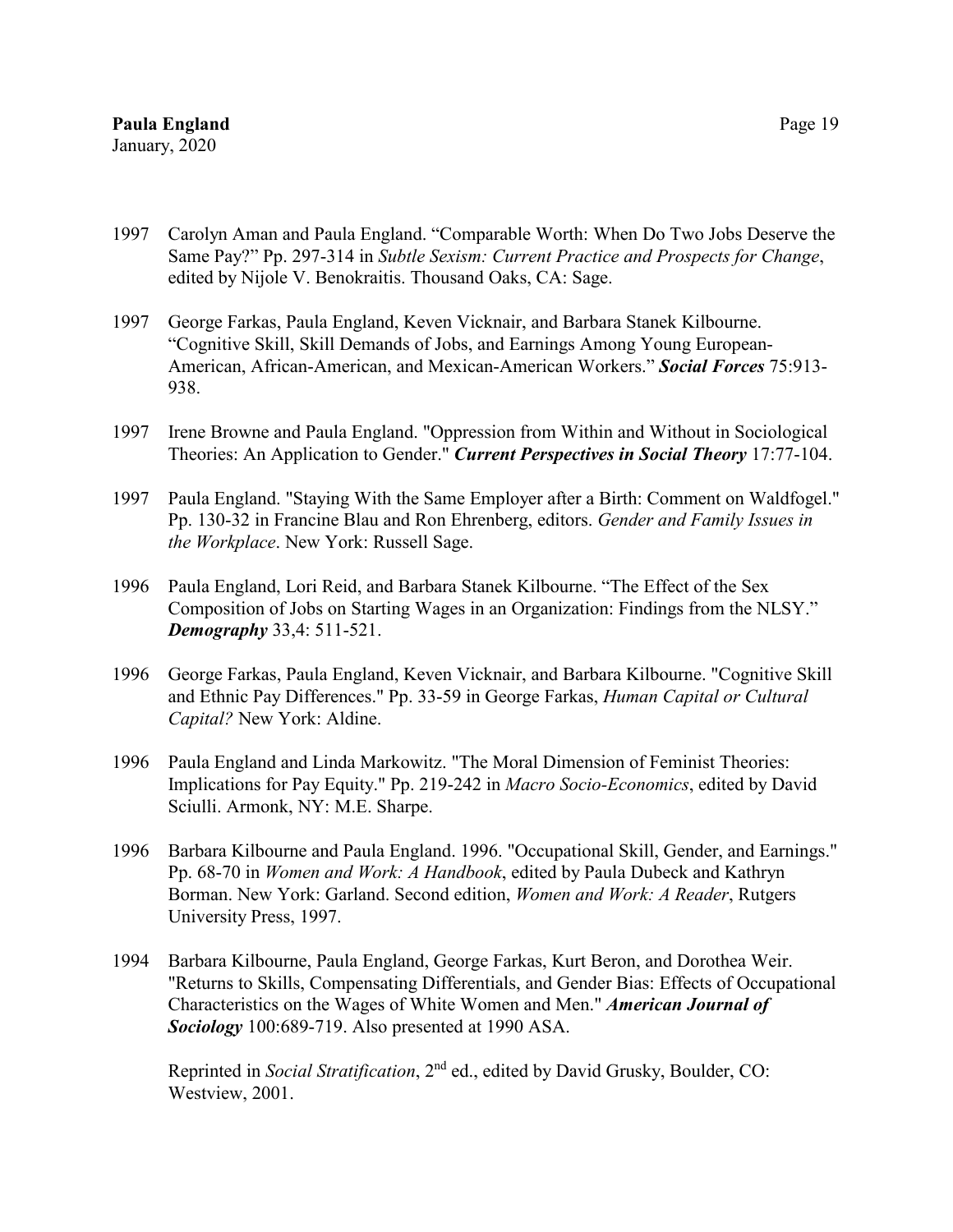- 1994 Barbara Kilbourne, Paula England, and Kurt Beron. "Effects of Individual and Occupational Characteristics on Earnings: An Intersection of Race and Gender." *Social Forces* 72:1149-1176. Also presented at the 1991 meetings of the American Sociological Association.
- 1994 Paula England, Melissa Herbert, Barbara Kilbourne, Lori Reid, and Lori McCreary Megdal. 1994. "The Gendered Valuation of Occupations and Skills: Earnings in 1980 Census Occupations." *Social Forces* 73:65-100. Also presented at 1992 meetings of the American Sociological Association.

Reprinted in *Women in the Labor Market*, Volume 2, ed. by Marianne A. Ferber. London: Edward Elgar, 1998.

- 1994 Paula England. "Neoclassical Economists' Theories of Discrimination." Pp. 59-70 in *Equal Employment Opportunity: Labor Market Discrimination and Public Policy*, edited by Paul Burstein. New York: Aldine de Gruyter.
- 1994 George Farkas, Kevin Lang, and Paula England. "Economic Sociology and Social Economics: Where Are We Now?" Pp. xv-xxxiii in *Industries, Firms, and Jobs: Sociological and Economic Approaches*, edited by George Farkas and Paula England. New York: Aldine de Gruyter.
- 1993 Paula England. "The Separative Self: Androcentric Bias in Neoclassical Assumptions." Pp. 37-53 in *Beyond Economic Man*, edited by Marianne Ferber and Julie Nelson, Chicago: University of Chicago Press. Also presented at the annual meetings of the American Economic Association, 1990.

A shortened version reprinted in Neva Goodwin, Frank Ackerman, and David Kiron, eds. 1996. *The Consumer Society*. Island Press.

Reprinted in Nicole Biggart, ed. 2002. *Readings in Economic Sociology*. London: Blackwell.

Reprinted in Lourdes Beneria, Ann M. May, and Diana Strassmann, *Feminist Economics*, Cheltenham: Edward Elgar, 2011. 009 or 2010. Feminist Economics

1993 Paula England. "Work for Pay and Work at Home: Women's Double Disadvantage." In *Social Problems- Primis* (a text), edited by Craig Calhoun and George Ritzer, McGraw-Hill. Revised version published 1997.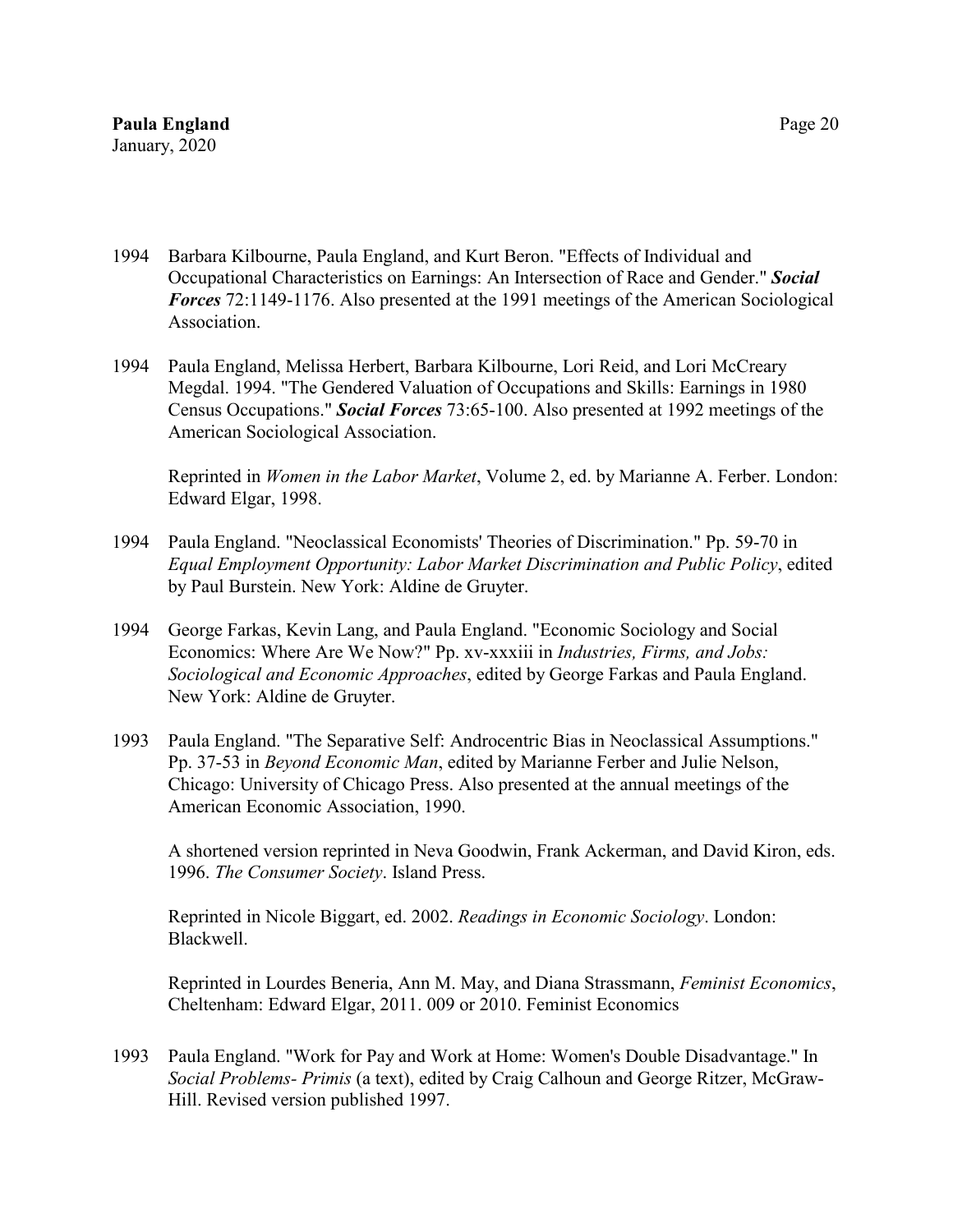1993 Paula England and Melissa Herbert. "The Pay of Men in Female Occupations: Is Comparable Worth Only for Women?" Pp. 28-48 in *Doing "Women's Work": Men in Nontraditional Occupations*, edited by Christine Williams. Newbury Park: Sage. Also presented at the 1992 meetings of the American Sociological Association.

- 1992 Paula England. "From Status Attainment to Segregation and Devaluation." Pp. 643-646 in *Contemporary Sociology*. (Part of 25 year retrospective on Blau and Duncan's *The American Occupational Structure*.)
- 1992 Paula England and Irene Browne. "Trends in Women's Economic Status." *Sociological Perspectives* 35:17-51.
- 1992 Paula England and Irene Browne. 1992. "Internalization and Constraint in Theories of Women's Subordination." *Current Perspectives in Social Theory* 12:97-123. Also presented at the International Sociological Association meetings, Madrid, Spain, July, 1990.
- 1991 Paula England and Barbara Kilbourne. "Job Evaluation: Friend and Foe to Pay Equity." *International Journal of Public Administration* 14, 5: 823-843.
- 1990 Paula England and Barbara Kilbourne. "Markets, Marriage, and Other Mates: The Problem of Power." Pp. 163-188 in *Beyond the Marketplace: Society and Economy*, edited by Roger Friedland and Sandy Robertson. New York: Aldine. Also presented at Conference on Society and Economy, University of California-Santa Barbara, 1988.

Reprinted in Jeff Manza and Michael Sauder, editors. 2009. *Inequality and Society: Social Science Perspectives on Social Stratification*. New York: W.W. Norton.

- 1990 Barbara Kilbourne, Frank Howell, and Paula England. "A Measurement Model for Subjective Marital Solidarity: Invariance Across Time, Gender, and Life Cycle Stage." *Social Science Research* 19: 62-81. Also presented at annual meetings of Southern Sociological Society, 1984.
- 1990 Paula England and Barbara Kilbourne. "Feminist Critiques of the Separative Model of Self: Implications for Rational Choice Theory." *Rationality and Society* 2, 2: 154-169.

Translated into Hungarian and reprinted in *Replika* (the Hungarian Sociological Journal) December 1991:87-96.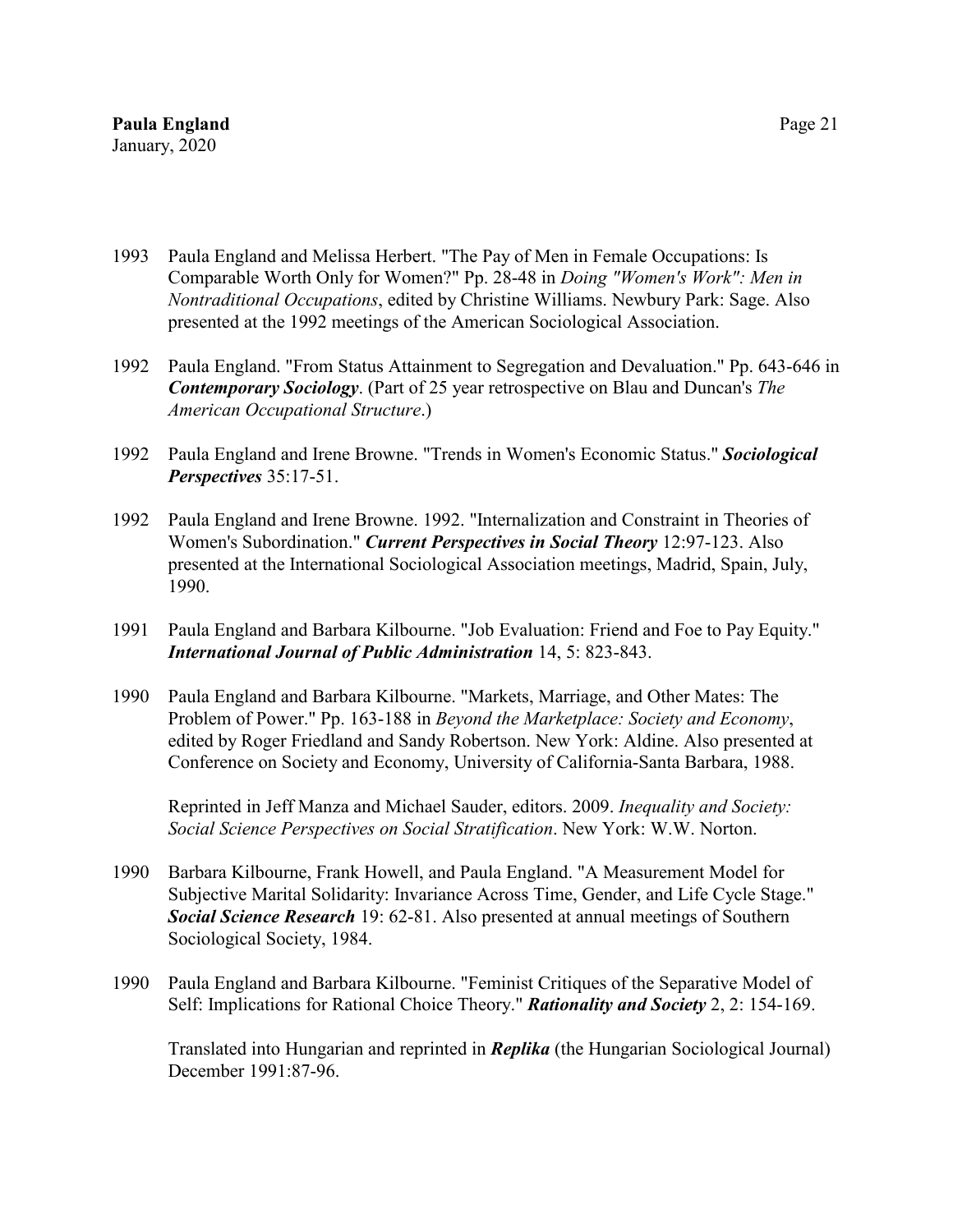- 1990 Paula England and Barbara Kilbourne. "Does Rational Choice Theory Assume a Separative Self? Response to Friedman and Diem." *Rationality and Society* 2, 4: 522- 525.
- 1989 Paula England. "An Overview of Segregation and the Sex Gap in Pay." *Proceedings of the Social Statistics Section of the American Statistical Association*: 11-20.
- 1989 Paula England and Peter Lewin. "Economic and Sociological Views of Discrimination in Labor Markets: Persistence or Demise?" *Sociological Spectrum* 9: 239-257. Also presented at annual meetings of Southwest Social Science Association, 1982.
- 1989 Lori McCreary, Paula England, and George Farkas. "Nonlinear Effects of Racial Composition on the Employment of Central City Male Youths." *Social Forces* 68, 1: 55- 75. Also presented at annual meetings of the American Sociological Association, 1986.
- 1989 Paula England. "A Feminist Critique of Rational-Choice Theories: Implications for Sociology." *American Sociologist* 20, 1: 14-28. Also presented at annual meetings of American Sociological Association, 1988.

Reprinted in *Gender and Economics*, edited by Jane Humphries. Cheltenham, England: Edward Elgar, 1995.

1988 Paula England, George Farkas, Barbara Kilbourne, and Thomas Dou. "Explaining Occupational Sex Segregation and Wages: Findings from a Model with Fixed Effects." *American Sociological Review* 53, 4: 544-558. Also presented at annual meetings of the American Sociological Association, 1987.

Reprinted in *Women in the Labor Market*, Volume 2, edited by Marianne Ferber. Cheltenham, England: Edward Elgar, 1998.

- 1988 Paula England. "Equality of Opportunity, Inequality of Reward, and the Hierarchical Division of Labor." *Free Inquiry* 16, 2: 137-42. Also presented at World Congress of Sociology, Uppsala, Sweden, 1978.
- 1988 Paula England and Dana Dunn. "Evaluating Work and Comparable Worth." *Annual Review of Sociology* 14: 227-248.
- 1988 Paula England and Diane Swoboda. "The Asymmetry of Contemporary Gender Role Change." *Free Inquiry* 16, 2: 157-61. Also presented at annual meetings of the Southwestern Sociological Association, 1980.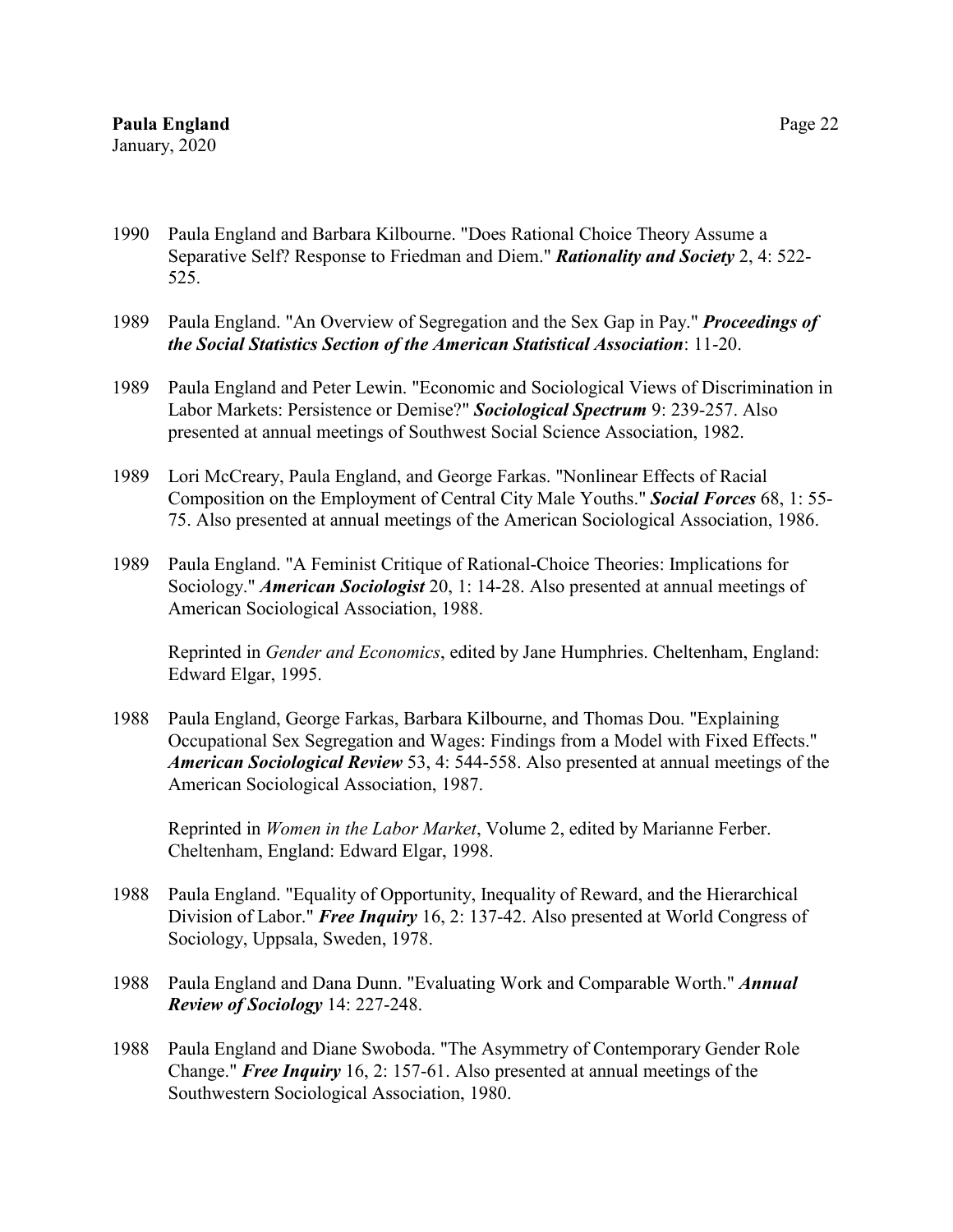- 1987 Paula England and Lori McCreary. "Integrating Sociology and Economics to Study Gender and Work." Pp. 143-172 in A. Stromberg, L. Larwood, and B. Gutek, eds., *Women and Work: An Annual Review*, Volume 2. Also presented at annual meetings of the Southern Sociological Society, 1986.
- 1986 Paula England. "A Dissenting View in Favor of Pay Equity." *Harvard Journal of Law and Public Policy* 9, 1 (Winter): 99-106. Also presented at annual Symposium of the Federalist Society for Law and Public Policy, 1985.
- 1986 Randy Hodson and Paula England. "Industrial Structure and Sex Differences in Earnings." *Industrial Relations* 25, 1 (Winter): 16-32. Also presented at annual meetings of the American Sociological Association, 1982.
- 1985 Paula England. "Occupational Segregation: Rejoinder to Polachek." *Journal of Human Resources* 20, 3 (Summer): 441-43.
- 1985 Paula England and Bahar Norris. 1985. "Comparable Worth: A New Doctrine of Sex Discrimination." *Social Science Quarterly* 66, 3 (September): 627-43. Also presented at annual meetings of the National Academy of Management, 1981.
- 1985 Paula England and Bahar Norris. "Comparable Worth: Rejoinder to Quester and Utgoff." *Social Science Quarterly* 66, 3 (September): 650-53. Also presented at annual meetings of the Southeast Psychological Association, 1984.
- 1985 George Farkas and Paula England. "Integrating the Sociology and Economics of Employment, Compensation, and Unemployment." Pp. 119-148 in R. L. Simpson and I. H. Simpson, eds., *Research in the Sociology of Work, Volume 3, Unemployment*. Greenwich, CT: JAI. Also presented at annual meetings of the American Sociological Association, 1985.
- 1984 Paula England. "Explanations of Job Segregation and the Sex Gap in Pay." Pp. 54-64 in U.S. Commission on Civil Rights, *Comparable Worth: Issue for the 80s*. Washington, D.C.: U.S. Government Printing Office. Also presented at Consultation, U.S. Commission on Civil Rights, 1984.

Reprinted in *Society*, 1985.

1984 Paula England. "Socioeconomic Explanations of Job Segregation." Pp. 28-44 in H. Remick, ed., *Comparable Worth and Wage Discrimination: Technical Possibilities*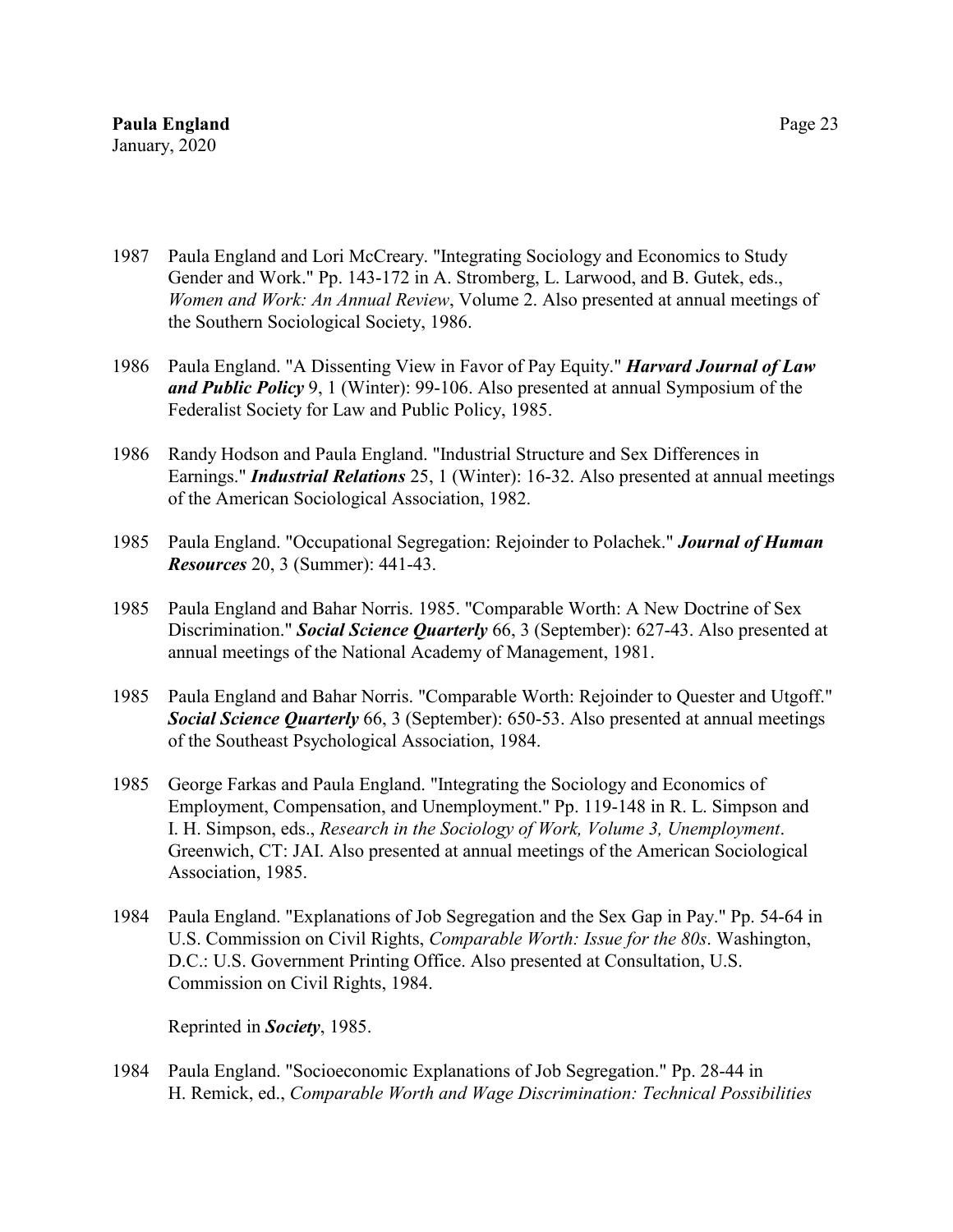*and Political Realities*. Philadelphia: Temple University Press. Also presented at annual meetings of the Southwest Sociological Association, 1982.

1984 Paula England. "Wage Appreciation and Depreciation: A Test of Neoclassical Economic Explanations of Occupational Sex Segregation." *Social Forces* 62, 3 (March): 726-49. Also presented at annual meetings of the American Sociological Association, 1981.

Reprinted in *Economics and Discrimination*, edited by William Darity, Jr., Cheltenham, England: Edward Elgar.

Reprinted in *Social Stratification*, edited by David Grusky, Boulder, CO: Westview, 1994, Pp 590-603.

- 1983 Paula England and Teresa Gardner. 1983. "Sex Differences in Magazine Advertisements: A Content Analysis Using Log-Linear Modeling." Pp. 253-68 in J. Leigh and C. Martin, eds., *Current Issues and Research in Advertising, 1983*. Ann Arbor: Graduate School of Business. Also presented at annual meetings of Southwest Sociological Association, 1981
- 1982 Paula England. "The Failure of Human Capital Theory to Explain Occupational Sex Segregation." *Journal of Human Resources* 17, 3 (Summer): 358-70. Also presented at annual meetings of Southwest Economic Association, 1980.

Reprinted in *Gender and Economics*, edited by Jane Humphries. Cheltenham, England: Edward Elgar, 1995.

- 1982 Paula England, Marilyn Chassie, and Linda McCormack. "Skill Demands and Earnings in Female and Male Occupations." *Sociology and Social Research* 66, 2 (January): 147-68. Also presented at annual meetings of Southwest Sociological Association, 1978.
- 1981 Paula England. "Assessing Trends in Occupational Sex Segregation, 1900-1976." Pp. 273-95 in Ivar Berg, ed., *Sociological Perspectives on Labor Markets*. New York: Academic. Also presented at annual meetings of the Southern Sociological Society, 1980.
- 1981 Paula England, Alice Kuhn, and Teresa Gardner. "The Ages of Men and Women Portrayed in Magazine Advertisements, 1960-79: A Double Standard of Ageism." *Journalism Quarterly* 58, 3 (Autumn): 468-71. Also presented at annual meetings of Southwest Sociological Association, 1980.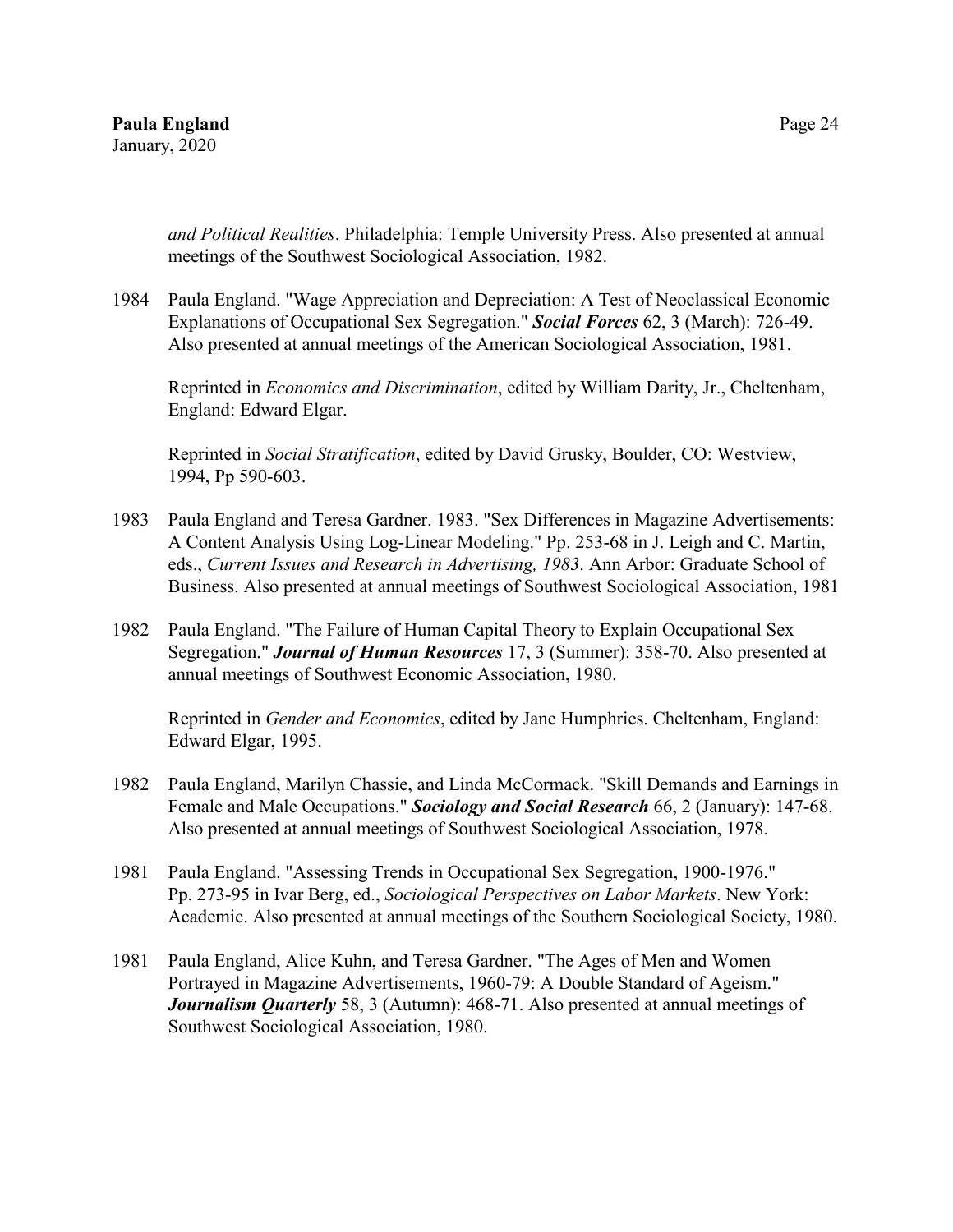1981 Ida Simpson and Paula England. "Conjugal Work Roles and Marital Solidarity." *Journal of Family Issues* 1, 1 (June): 147-71. Also presented at annual meetings of Southern Sociological Society, 1981.

Reprinted in Joan Aldous, ed., *Two Paychecks*, Beverly Hills: Sage, 1982. Reprinted in Brent Miller and David Olson, eds., *Family Studies Review Yearbook*, 1983, Volume 1.

- 1979 Paula England and Steven McLaughlin. "Sex Segregation of Jobs and Male-Female Income Differentials." Pp. 189-213 in R. Alvarez, K. Lutterman, and Associates, *Discrimination in Organizations*. San Francisco: Jossey-Bass. Also presented at Symposium on Social Indicators of Institutional Racism/Sexism at UCLA, sponsored by National Institute of Mental Health, 1977.
- 1979 Paula England. "Women and Occupational Prestige: A Case of Vacuous Sex Equality." *Signs: Journal of Women in Culture and Society* 5, 2 (Winter): 252-65.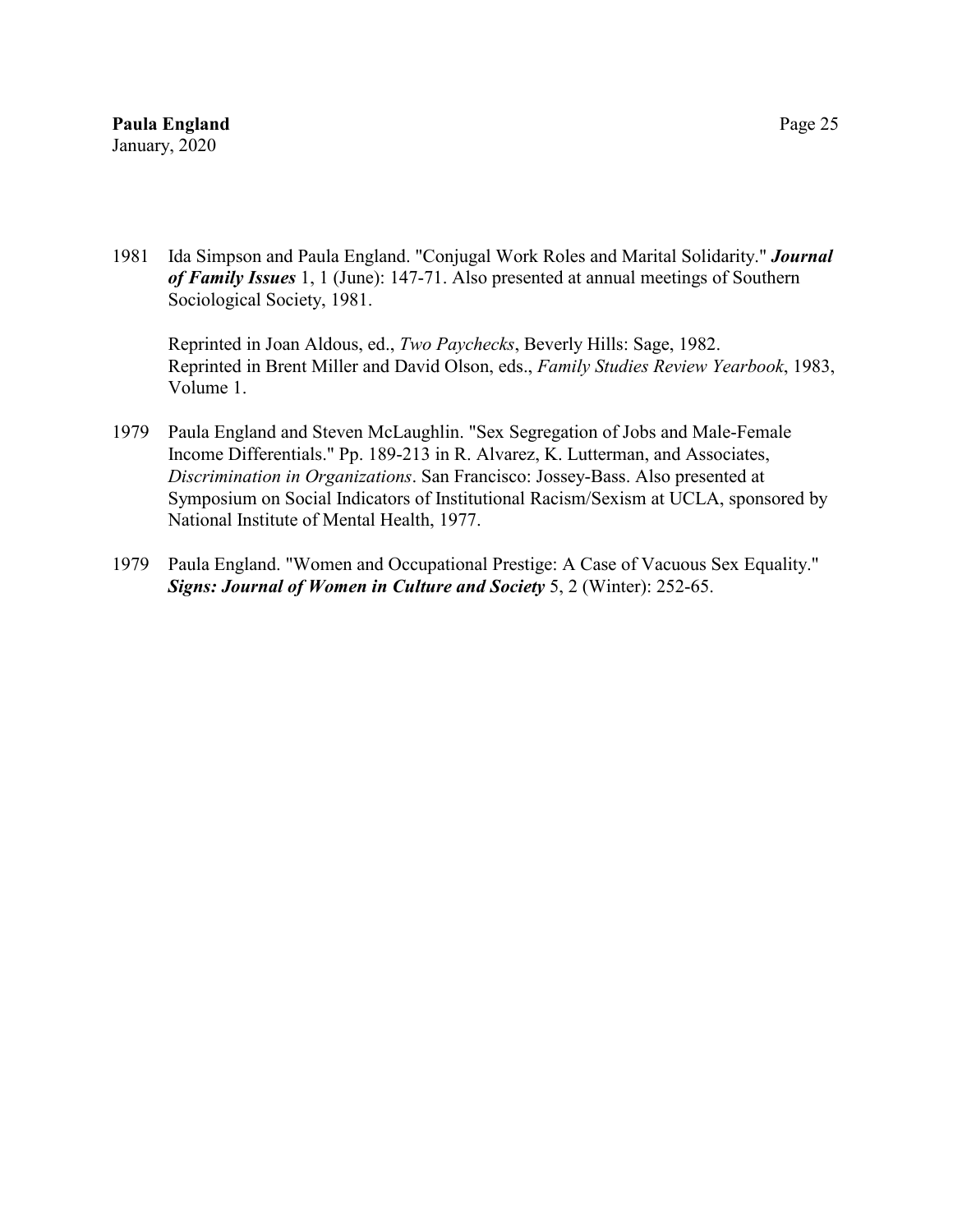#### **Book Reviews:**

- England, Paula. 2017. Book Review of *American Hookup: The New Culture of Sex on Campus* by Lisa Wade. 2017. New York, NY: W. W. Norton. In *Contexts: Understanding People in their Social Worlds*.
- *The Changing Face of Medicine: Women Doctors and the Evolution of Health Care in America*, by Ann K. Boulis and Jerry A. Jacobs, In *Work and Occupations*, 2010.
- *The Case for Marriage: Why Married People are Happier, Healthier, and Better Off Financially,* by Linda Waite and Maggie Gallagher. In *Contemporary Sociology, 2001.*

*Destined for Equality: The Inevitable Rise of Women's Status*, by Robert Max Jackson, 1998. In *Industrial and Labor Relations Review*, 1999.

- *The Economics of Earnings*, by Solomon W. Polachek and W. Stanley Siebert, 1993. In *Feminist Economics*, 1998.
- *Gender Play: Girls and Boys in School*, by Barrie Thorne, 1993. In *Contemporary Sociology*, 1994.
- *The Sexual Contract* by Carole Pateman, 1988. In *Contemporary Sociology*, 1989, with Eileen Kenneda.
- *Women's Quest for Equality* by Victor Fuchs, 1988. In *American Journal of Sociology*, 1989. *Sex Discrimination and Equal Opportunity*, ed. Gunther Schmid and Renate Weasel, 1984 and *Determinants of Low Wages for Women Workers* by Mary Stevenson, 1984, in *Contemporary Sociology*, 1987.
- *Becoming Clerical Workers* by Linda Valli, 1986, in *American Journal of Sociology*, 1987.
- *Alone in the Crowd: Women in the Trades Tell Their Stories* by Jean Schroedel, 1985, in *Sex Roles,* 1987.
- *The Gender Factory* by Sarah Berk, 1985, in *Sex Roles*, 1986.
- *Sex Segregation in the Workplace*, ed. Barbara Reskin, 1984, in *Contemporary Psychology*, 1986.
- *Sex and Advantage* by Janet Chafetz, 1984, and *Female Power and Male Dominance* by Peggy Sanday, 1981, in *Women's Review of Books*, 1985 (Review Essay with D. Dunn).
- *Women of Steel* by Kay Deaux and Joseph Ullman, 1983, in *Sex Roles*, 1984.
- *Equal Employment Issues: Race and Sex Discrimination in the United States, Canada, and Britain* by Harish Jain and Peter Sloane, 1981; in *Administrative Science Quarterly*, 1983.
- *Racism and Sexism in Corporate Life* by John Fernandez, 1981, in *Sex Roles*, 1982. *The Economics of Sex Differentials* by Cynthia Lloyd and Beth Niemi, 1979, in *Signs,* 1981.
- *Social Mobility and Class Structure in Modern Britain* by John H. Goldthorpe, Catriona Llewellyn, and Clive Payne, 1980, and *Origins and Destinations: Family, Class and Education in Modern Britain*, by A. H. Halsey, A. F. Heath, and J. M. Ridge, 180, in *Social Forces*, 1981.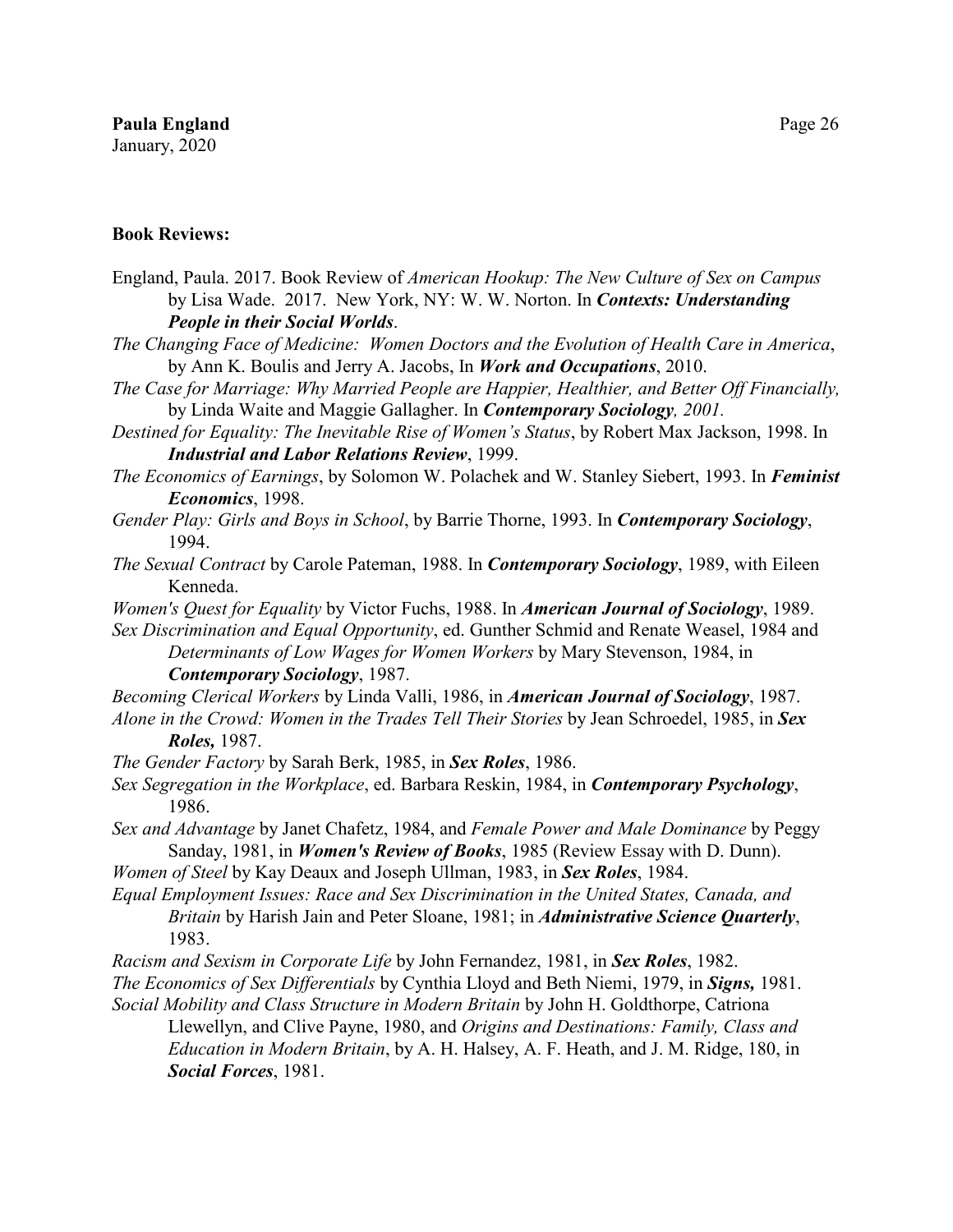*Women in the Labor Market*, ed. Cynthia Lloyd, E. S. Andrews, and C. L. Gilroy, 1979, in *Contemporary Sociology*, 1981. *Inequality in an Age of Decline* by Paul Blumberg, 1980, in *Social Science Quarterly*, 1981.

#### **Publications for Practitioners:**

Numerous coauthored blog posts on Sexuality and Inequality at site sponsored by *Contexts* at <https://contexts.org/category/sexuality-and-inequality-research/>

Pike, Diane L., Teresa Ciabattari, Melinda Messineo, Renee A. Monson, Rifat A. Salam, Theodore C. Wagenaar, Jeffrey Chin, Susan J. Ferguson, Margaret Weigers Vitullo, Patrick Archer, Maxine P. Atkinson, Jeanne H. Ballantine, Thomas C. Calhoun, Paula England, Rebecca J. Erickson, Andrea N. Hunt, Kathleen S. Lowney, Suzanne B. Maurer, Mary S. Senter, and Stephen Sweet. 2017. *The Sociology Major in the Changing Landscape of Higher Education: Curriculum, Careers, and Online Learning*. Washington, DC: American Sociological Association.

Ford, Jessie, Paula England, and Jonathan Bearak. 2015. "The American College Hookup Scene: Findings from the Online College Social Life Survey (OCSLS)." TRAILS: Teaching Resources and Innovations Library for Sociology. Online Resource: [http://trails.asanet.org/Pages/Resource.aspx?ResourceID=12959](https://urldefense.proofpoint.com/v2/url?u=http-3A__trails.asanet.org_Pages_Resource.aspx-3FResourceID-3D12959&d=DwMFaQ&c=slrrB7dE8n7gBJbeO0g-IQ&r=JwzeD9zxgob3SLIHK2jYNw&m=PsA8ZOv-eYXBVnbcApvsZBRqPn3cyalMuf3eGRXkYKw&s=dwvZWWir7IeqEg5OlWX3XCjUiovpnc5NW0Cyms6__jg&e=)

Paula England. 2009. "Are Journal Accept Rates as Low as They Look?" *ASA Footnotes* 37,3 (March):10.

Karen Christopher and Paula England. 1997. "On the Road to Equity in the Labor Market." Pp. 83-91 in Barbara Becker and Janice Monk, eds. *The 21st Century Workforce: Opportunity and Promise for Women*. Phoenix: Soroptimist International of Phoenix.

Paula England. 1992. "Occupational Sex Segregation and the Sex Gap in Pay." *Initiative*, The Udall Center for Studies in Public Policy. Fall.

Paula England. 1992. "The Well-Being of Children and the Future Productivity of the American Economy." *Whitman: The Quarterly Magazine of Whitman College*.

Paula England. 1988. "Changing Women in a Changing Economy." In *Conference Proceedings: Women, Technology, and Employment: The Labor Force of the Future*. Sponsored by Women's Bureau of U.S. Department of Labor, University of Texas-Austin, and Texas Employment Commission, December, 1987.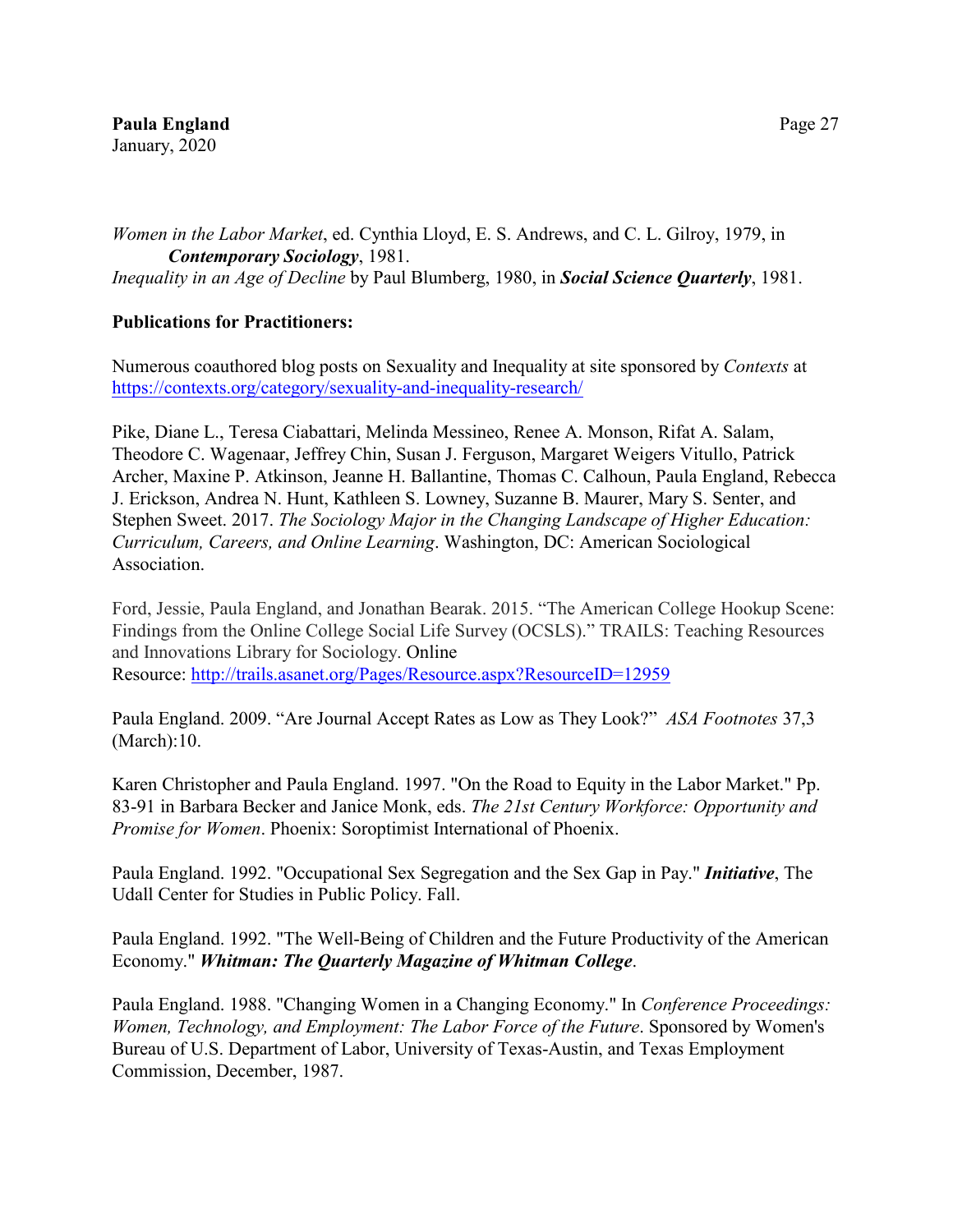Paula England. 1982. "Do Men's Jobs Require More Skill than Women's?" *Industrial and Labor Relations Report*, Spring.

Paula England and Dana Dunn. 1981. "What Is Work Worth?" *Dallas Magazine*, October.

Paula England, Robert Bradley, and Richard Hula. 1980. "The New Federalism and the Texas Poor." *Texas Business Review*, April.

Paula England, Linda Lake, and Suzanne McConnell. 1978. "Texas Women in the Labor Force." *Texas Business Review*, May-June.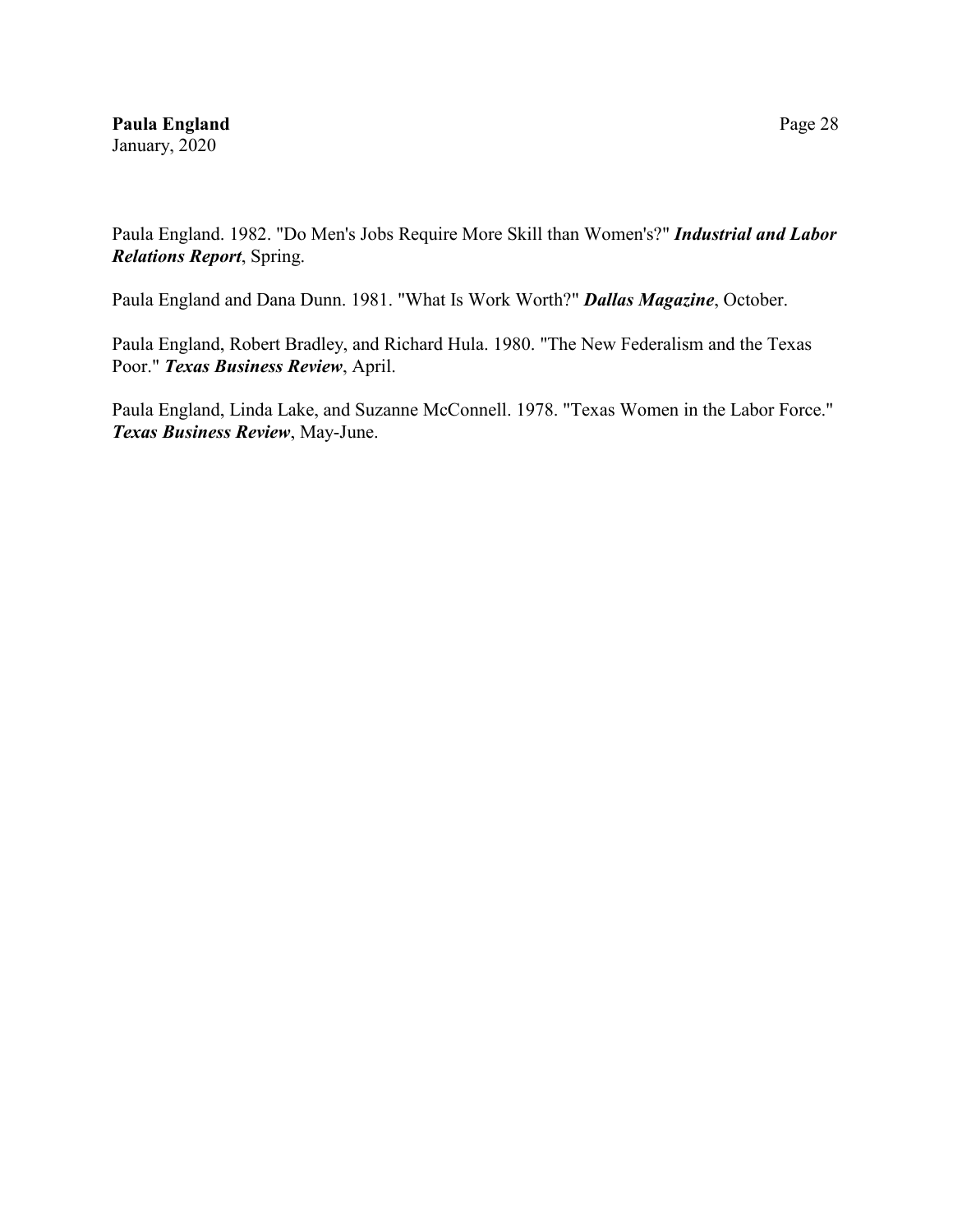#### **TEACHING EXPERIENCE**

**Topics of Graduate Courses Taught:** Gender; Gender and Sexuality; Family; Labor Markets; Research Design; Mixed Methods Research; Social Demography; Research and Publication Practicum; Demographic, Economic, and Social Inter-Relations.

**Topics of Undergraduate Courses Taught**: Gender; Sex and Love; Social Inequality; Family; Public Policy Issues; Work; Research Methods; Practicum in Social Research.

#### **SELECTED UNIVERSITY ADMINISTRATION AND COMMITTEE WORK**

#### **New York University:**

Chair, Department of Sociology, 2019- Member, Faculty of Arts and Sciences Equity Committee, 2018-19 Member, Provost's Committee on Social Research and Policy, 2018- Director or co-Director of Graduate Studies, Sociology, 2012- Member, Graduate Admissions Committee, Sociology, 2014-15 Organizer or co-organizer, Sociology Inequality Workshop, 2013- Chair, Recruitment Committee, Sociology, 2011-12; 2016-17. Chair, Recruitment Committee, Social Research and Public Policy, NYU Abu Dhabi, 2011-12; Member 2013-14, 2016-17, 2018-19. Faculty Affiliate, IES-PIRT Education doctoral training program, 2011- Faculty Affiliate, Institute for Human Development and Social Change, 2011- Faculty Affiliate, Population Center, 2014- **Stanford University:** Chair, Recruitment Committee, Sociology, 2008-09, 2009-10 Colloquium Organizer, Sociology, 2004-05, 2005-06 Faculty Advisory Committee, Institute for Research on Women and Gender, 2004-05 Advisory Committee, Center for Research on Poverty and Inequality **Northwestern University:** Graduate Director, Sociology, 2002-04 Graduate Admissions, 2002 Member, Executive Committee, Institute for Policy Research, 2002-04 **University of Pennsylvania:** Director, Women's Studies Program and the Alice Paul Center for Research on Women and Gender 2000-01. Co-Chair, Advisory Committee, Center for Teaching and Learning, 2000-01. Member, School of Arts and Sciences, Planning and Priorities Committee, 1999-2001. Women's Studies Faculty Advisory Board, 1999-2000.